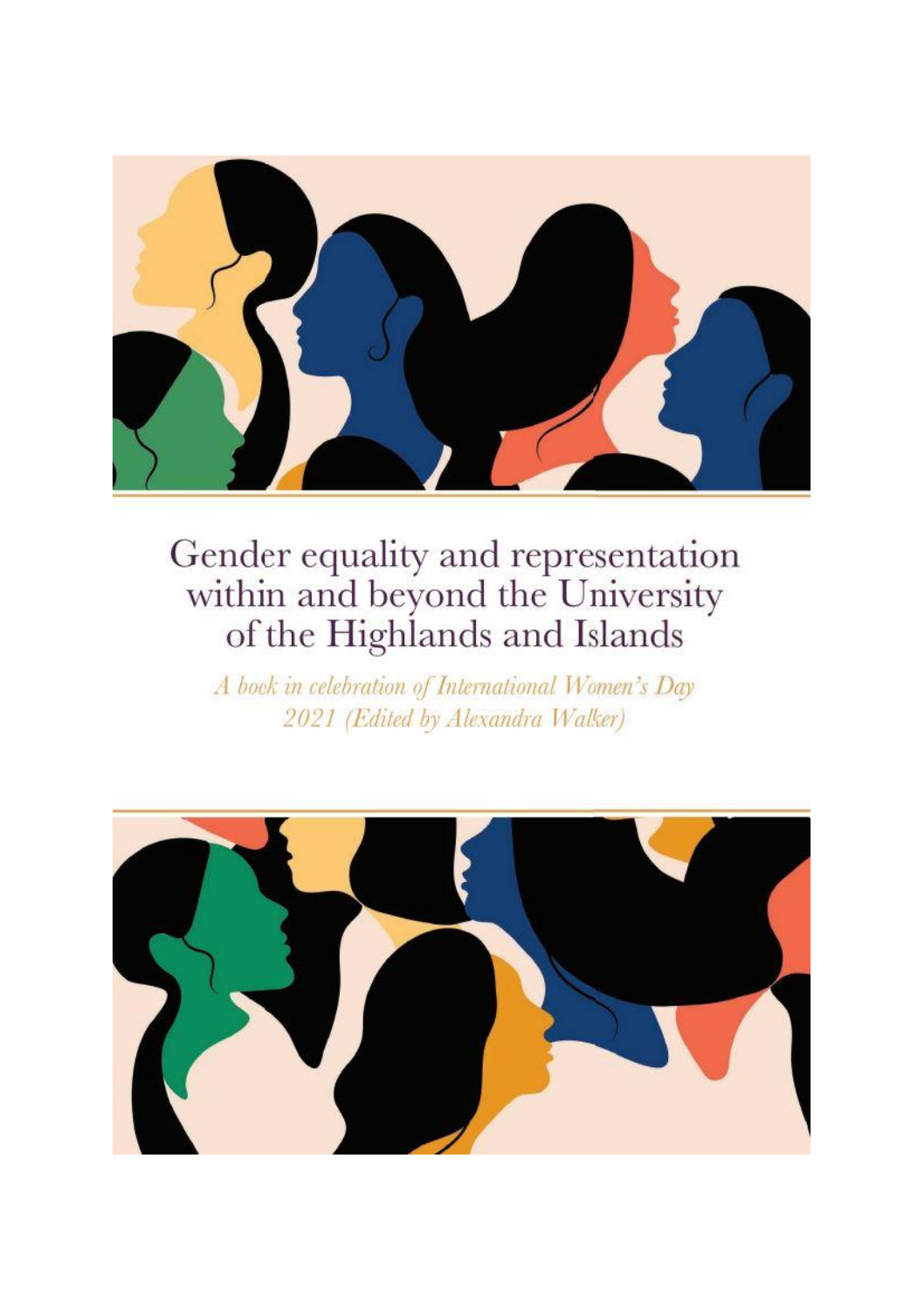## **Attracting women into engineering – a personal reflection**

Lois Gray | [lois.r.gray@uhi.ac.uk](mailto:lois.r.gray@uhi.ac.uk) Engineering, Technology and the Built Environment The University of the Highlands and Islands (UHI)

## **Abstract**

It is well known that engineering fails to attract sufficient women: in the United Kingdom (UK) 2018-19 academic year, only 21% of all higher education (HE) engineering and technology entrants, and only 12% of the engineering workforce, were women, which reduces to 9% for occupations exclusively within the engineering sector (Engineering UK 2020).

This chapter reviews the literature which supports my observation, over more than 3 decades as a female engineer, that predominantly male workforces value masculine traits: assertiveness, objective rationality, technical capability and direct problem solving. These same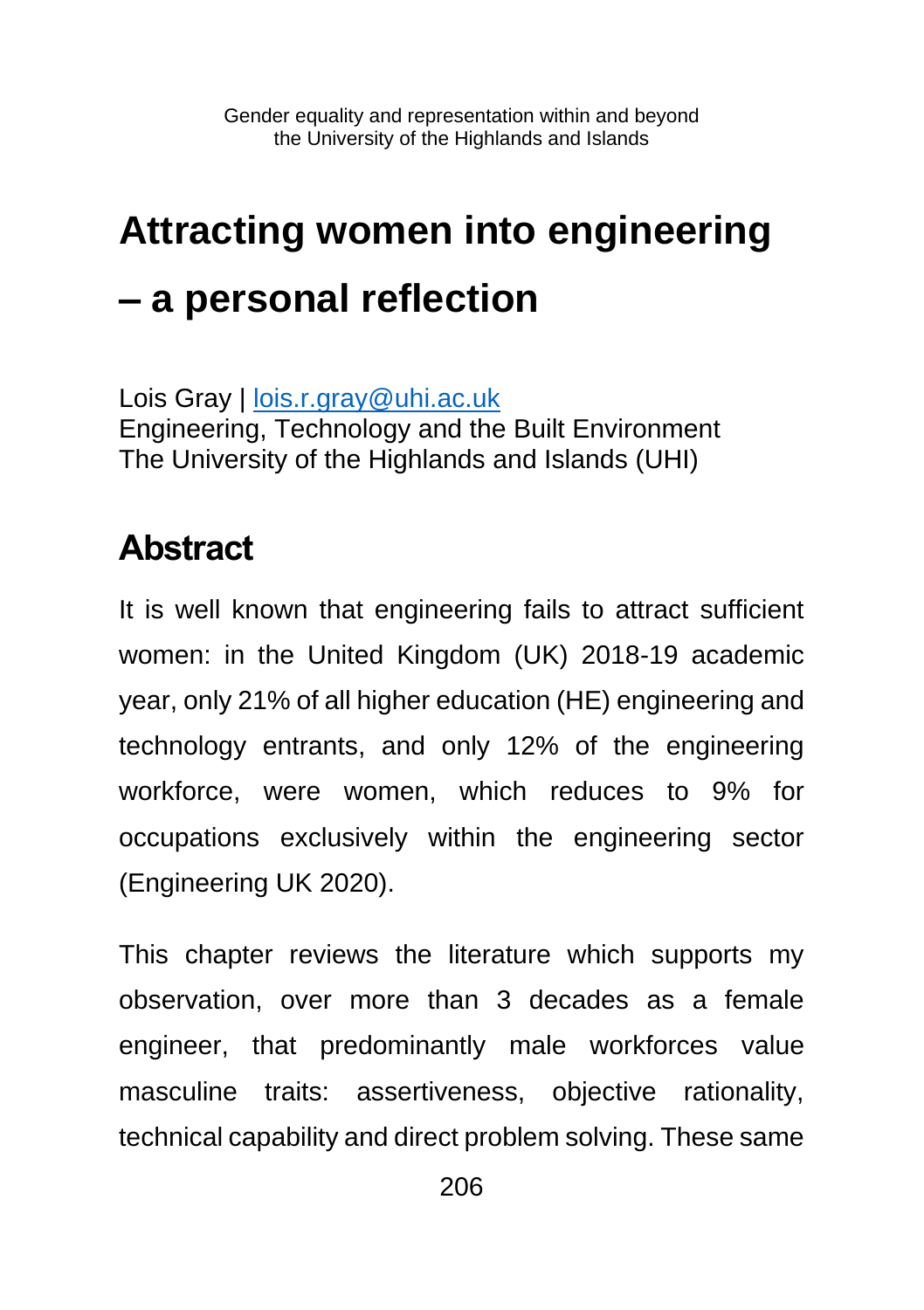traits are, indeed, the gateway to higher engineering education and the cornerstones of success in engineering degrees. This chapter discusses, from both personal and established viewpoints, why women are still not attracted to engineering careers, despite considerable global efforts to remove the patriarchy. It highlights, by examining published case studies, how failing to attract women into engineering careers is detrimental to the whole profession. Negative effects include insufficient engineering graduates available, abysmally poor retainment of female engineers, products badly designed without female input, and ignorance of the benefits feminine attributes bring to engineering teams.

Critiquing, through research, potential solutions to this worldwide problem, this chapter goes on to recommend realistic and implementable changes which can be made to the University of the Highlands and Islands' HE curriculum to improve gender diversity in engineering, thus supporting the post-COVID-19 engineering environment, where drastic

207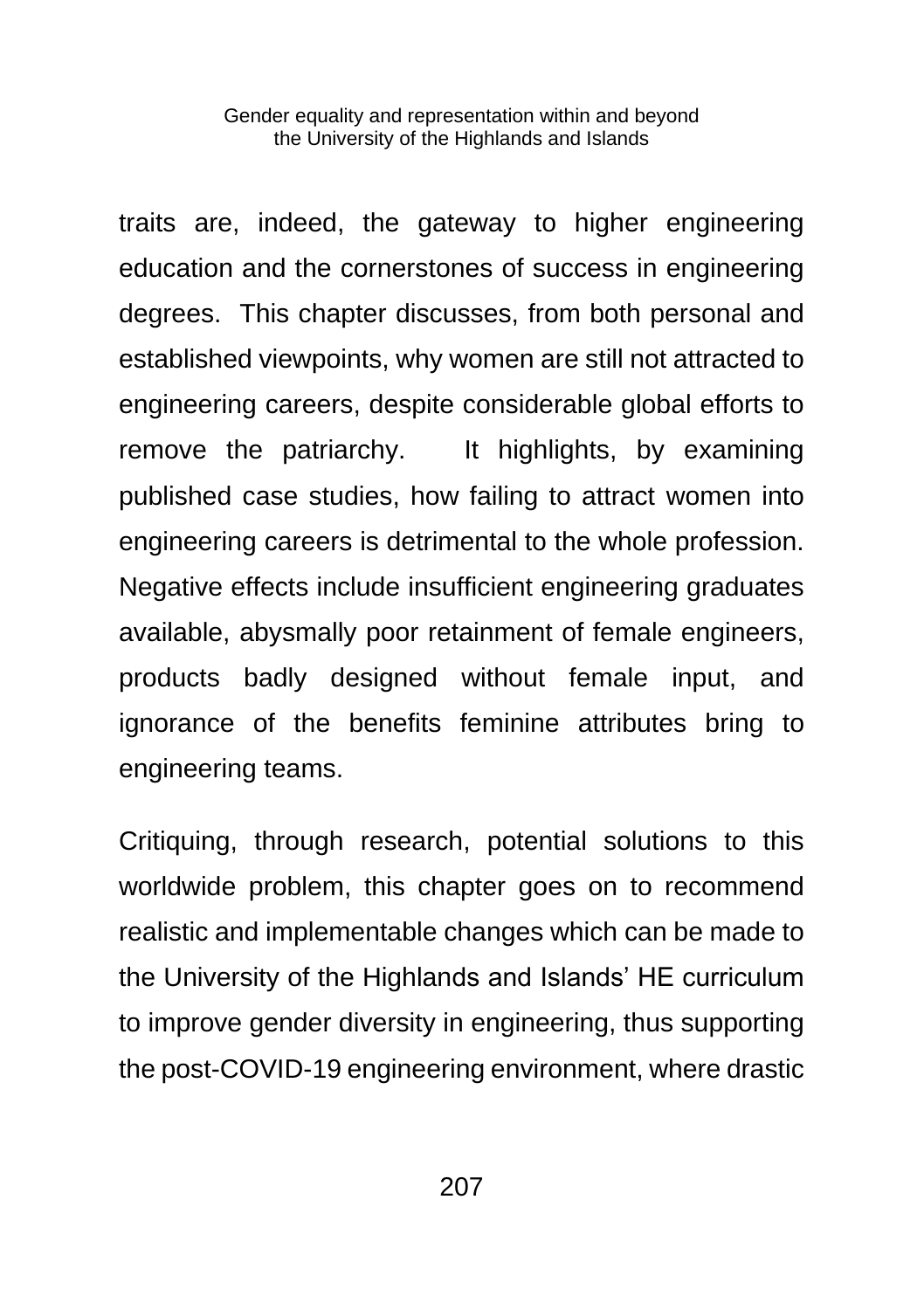change is imminent. Industry  $4.0<sup>1</sup>$ , the fourth industrial revolution, heralds the start of a Smart Factory era when many traditional engineering jobs will be taken by robots – no longer will engineers 'fix engines'. Going forward into this automated era, creative multi-tasking and empathetic collaboration are likely to become the dominant skills required for the engineer of the future, and these skills are particularly prevalent in women.

**Keywords:** Engineering, women in engineering, skills shortages, STEM gender gap, gender equality, higher education, further education

## **Introduction**

Engineering was not an obvious career choice for a girl educated at a single-sex school but during the lean

 $1$  The Fourth Industrial revolution, also referred to as Industry 4.0, is a technological revolution which is impacting how we live and work, as did the First, Second and Third. It is a digital revolution predominantly driven by the advent and rapid expansion of Artificial Intelligence, Robotics, and the Internet of Things (Schwab 2015).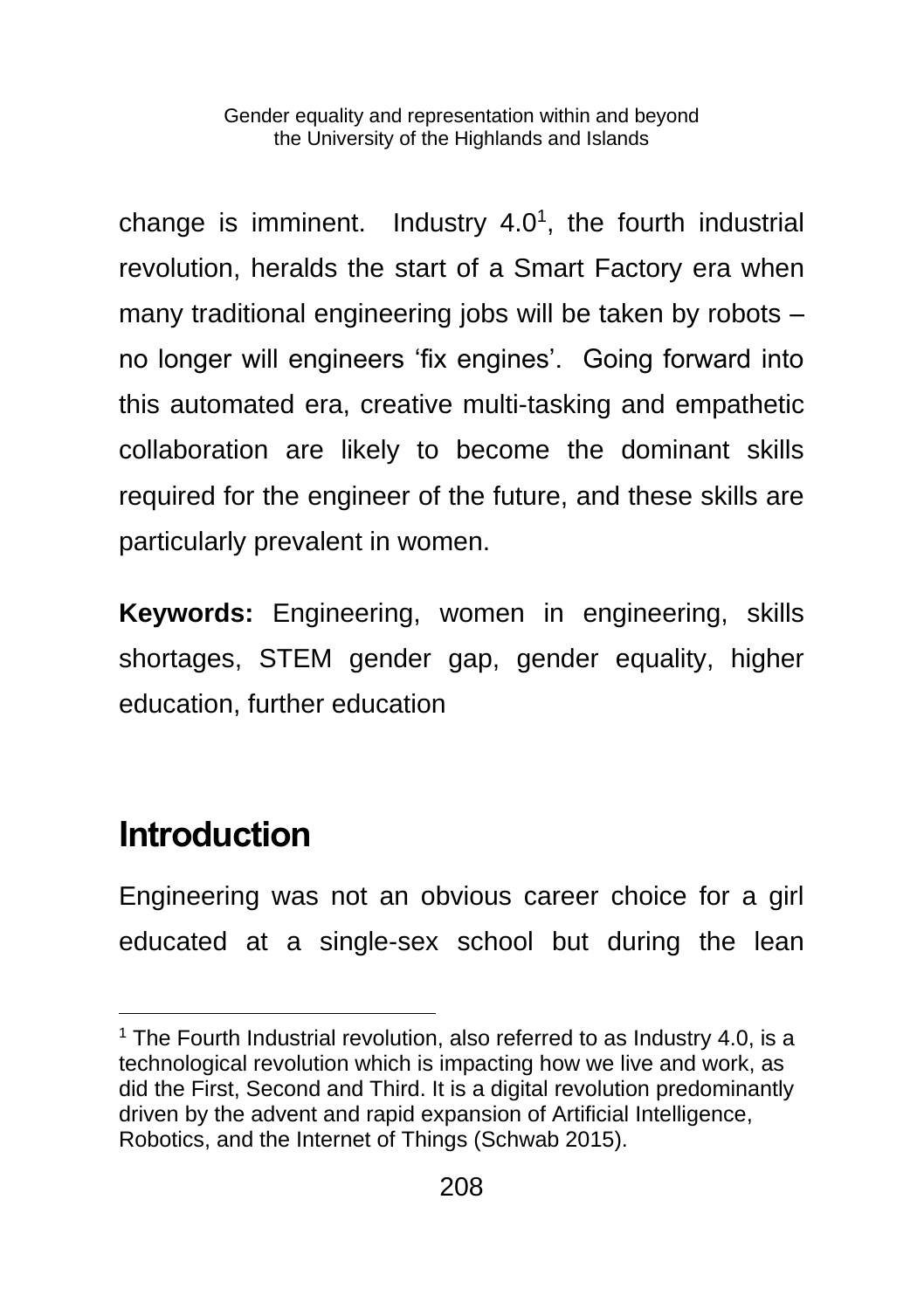'Thatcher' years of the early 1980's, it did guarantee employment opportunities, with the newly launched space shuttle, the introduction of desktop computing, and a prediction of engineering jobs increasing by 38% (Marcus 1983: 20). So, I chose to study Electronic Engineering at Dundee University. From day one I was in a gender minority, with less than 5% of my class being women (Baker 2005), however that did not hinder us from all achieving Honours awards in 1985. Within a month of graduating, I was working in a small radar research establishment, Racal, in Linlithgow, Scotland. Here I designed circuits for multi-million-pound, cutting-edge defence equipment. I remained in this fulfilling career for eighteen years, learning and practicing the engineering skills which eventually led to my becoming a Chartered Engineer and leading teams of my own. When the company was acquired by Thales, and our site closed in 2003, I moved to Denchi Power in Thurso, Scotland. This was a similar company making military batteries and chargers. For most of these industry years, I was the sole female engineer on the project team and always reported to a male boss. In 2006, I felt old enough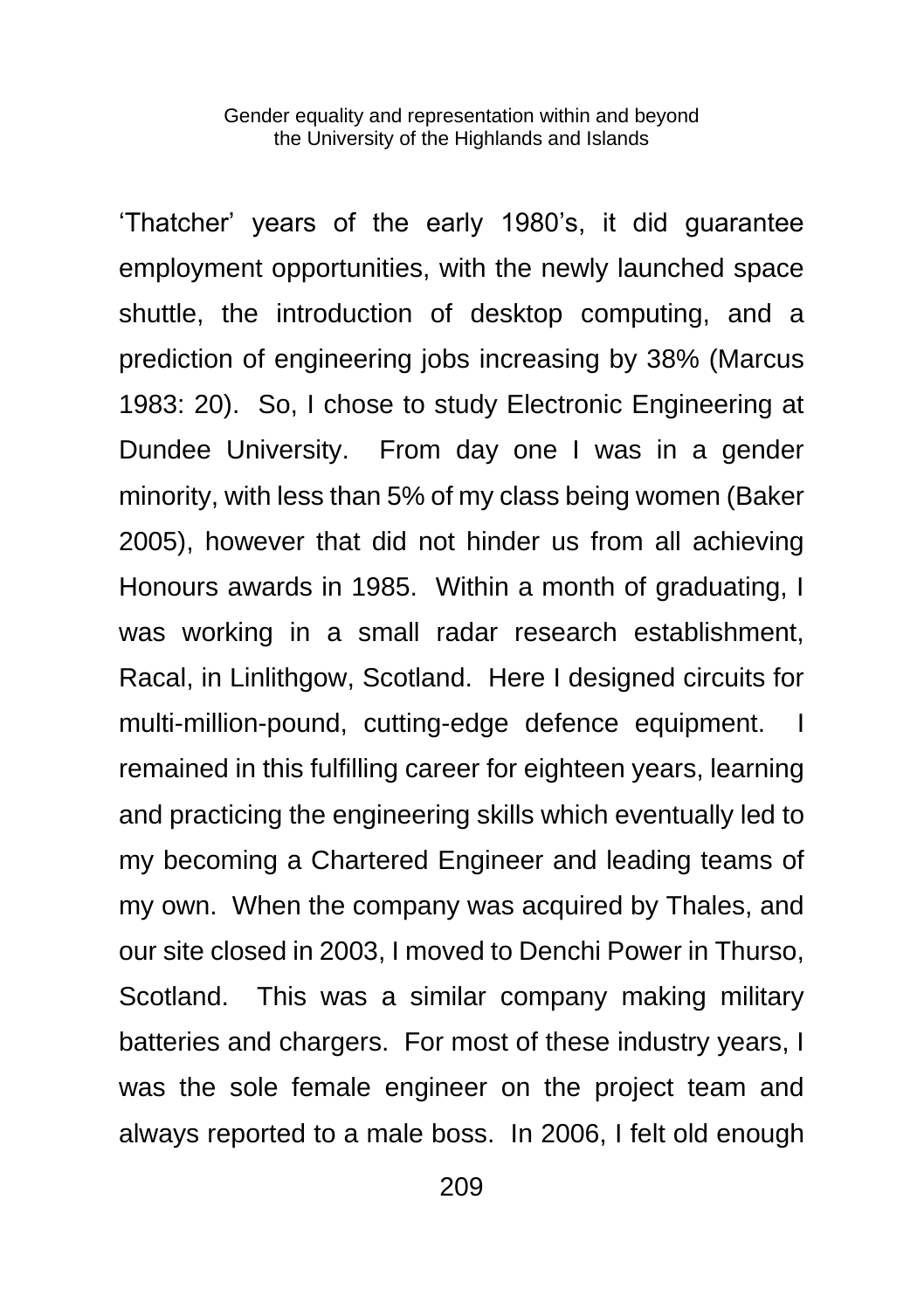and wise enough to disseminate my knowledge and experience, so I took the difficult decision to leave, at the pinnacle of a rewarding career, for a Further Education (FE) contract with North Highland College in Thurso, Scotland. Here I progressed from Lecturer to Programme Leader and eventually Curriculum Leader. In 2019, I moved to the University of the Highlands and Islands (UHI) to become an Academic Lead Developer, whilst still lecturing part time at North Highland College UHI. I was, for many years, the only female Lecturer in my department, teaching almost exclusively male classes and managing an all-male team. Most of the College workforce are, however, women. This was a novel experience for me and one where I began to realise that I had feminine qualities which could enhance my impact as a designer, teacher and leader, and could help encourage more women to study engineering. With the advent of the fourth industrial revolution, Industry 4.0, and the rapidly changing engineering roles this entails, I believe that attracting women to train for this evolving, multidisciplinary, multi-tasking work-force, is imperative and urgent.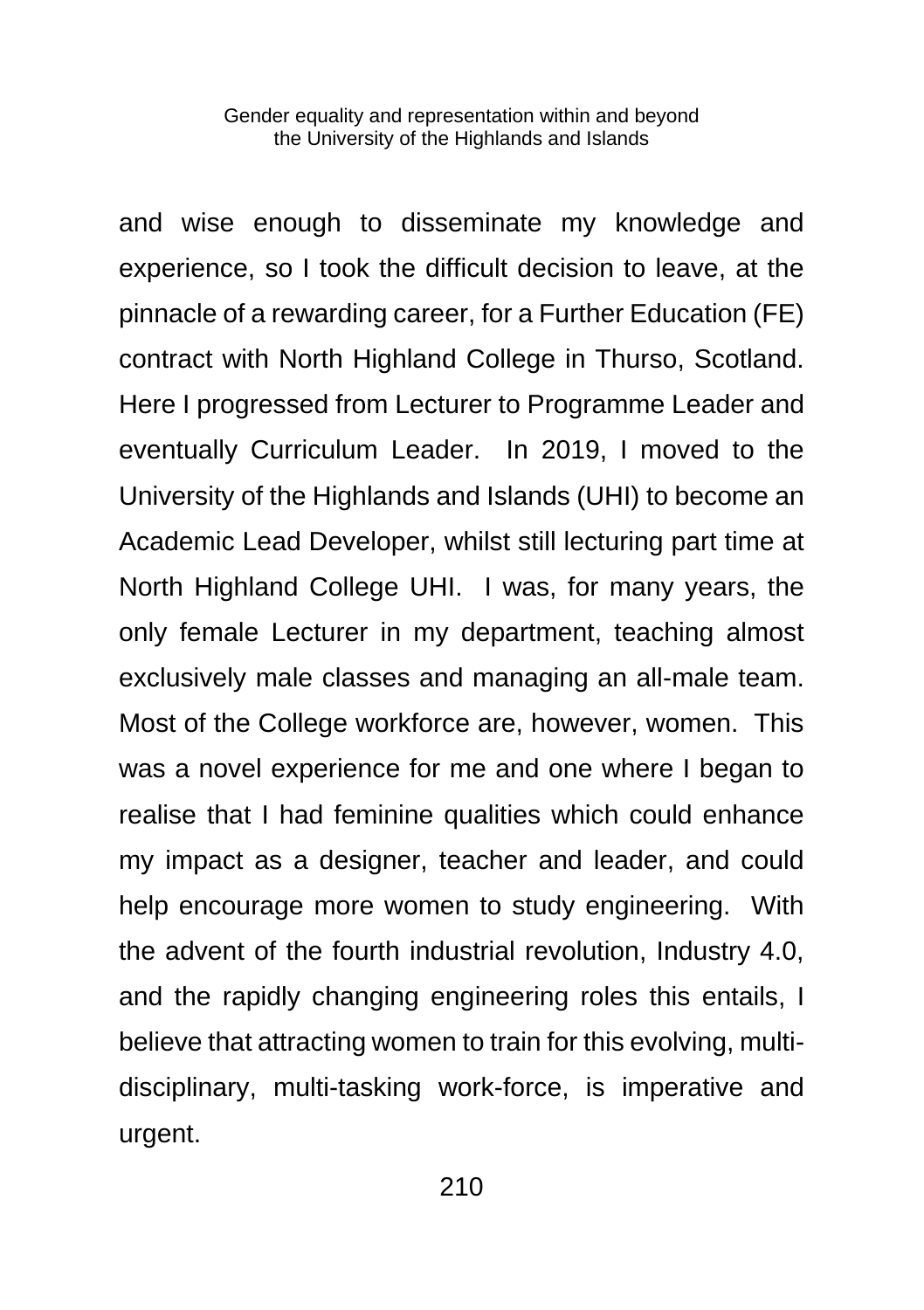### **Background**

Throughout my working life I have never experienced any explicit gender discrimination – I guess I am one of the lucky ones. I did, however, often feel I had to behave like "one of the lads". One particular example I remember well, was having to eat disgusting Tabasco© sandwiches whilst fieldtrialling a radar, because this was the only food the 'guys' ate. I also remember having to lift heavy and awkward equipment, clearly designed exclusively for male physiques. I surmised this was because of, mostly unconscious, male bias in the working environment. It is well known that engineering fails to attract sufficient women: in the 2018-19 academic year, only 21% of all engineering and technology entrants were women (Engineering UK 2020: 5) and only 12% of the UK's engineering workforce are female (Engineering UK 2018: 13), which reduces to 9% for occupations exclusively within the engineering sector. This suggests an abysmal retention rate. Coincidentally, 21% is the proportion of female higher education academics in this sector (HESA 2017), so, in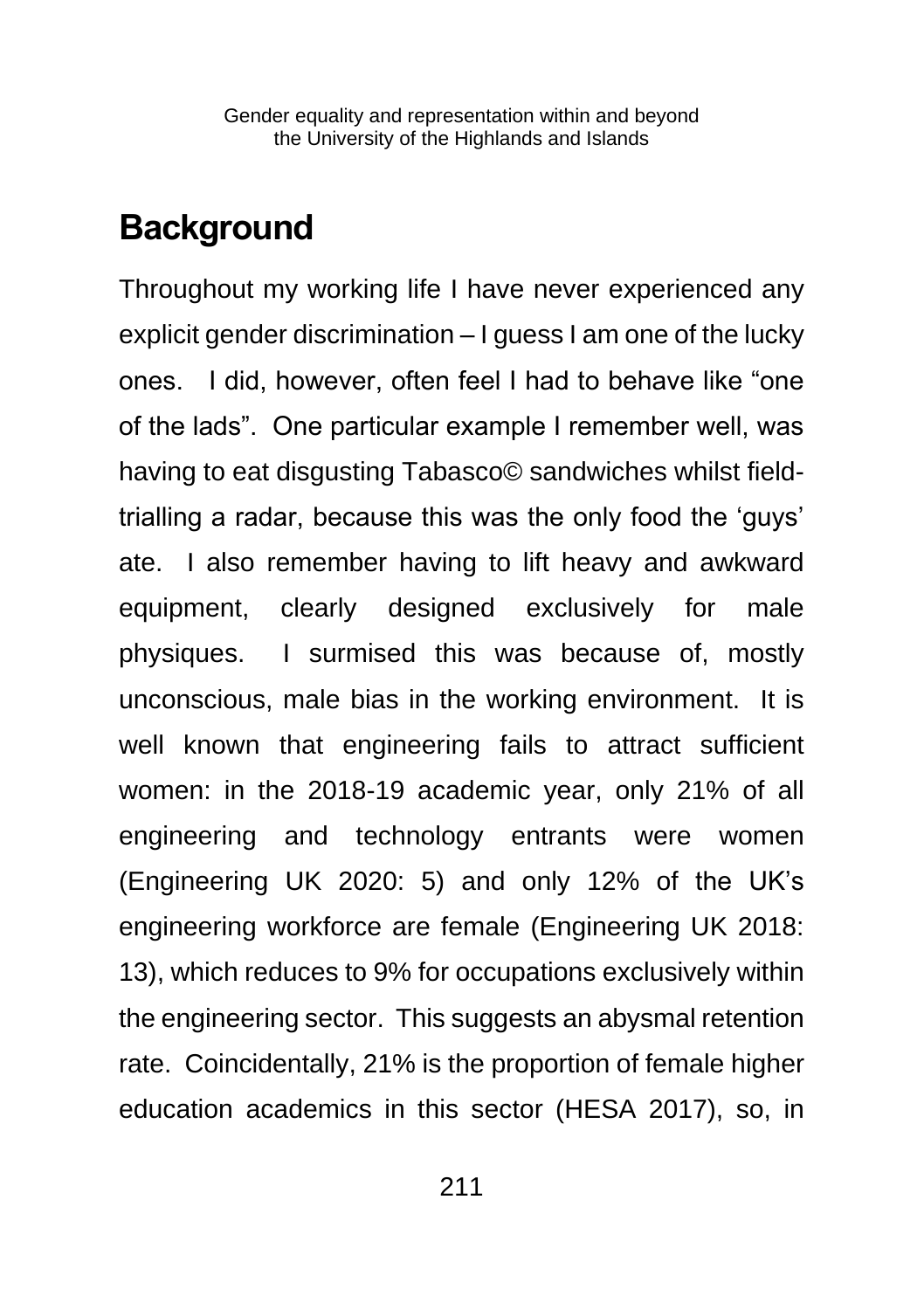common with most female engineers, I still feel rather an outsider and a pioneer. The problem is self-propagating: the existing patriarchy discourages women from entering the profession, resulting in insufficient prominent female engineers to challenge the situation and too few role models to motivate aspiring girls.

My experience suggests that predominantly male workforces value masculine traits: assertiveness, objective rationality, technical capability and direct problem solving. McBride-Wright's (2019: 6) survey found that over 26% of respondents agreed that engineering was a masculine culture, and over 75% felt society expected men to show aggressively masculine characteristics. Indeed, these same traits are the gateway to higher engineering education and the cornerstones of success in engineering degrees. Stentiford (2019: 218) cites cases of extreme "laddism" in engineering classes, which is obviously disruptive and off-putting for otherwise enthusiastic female students, but she also notes that less overt "laddishness" is

212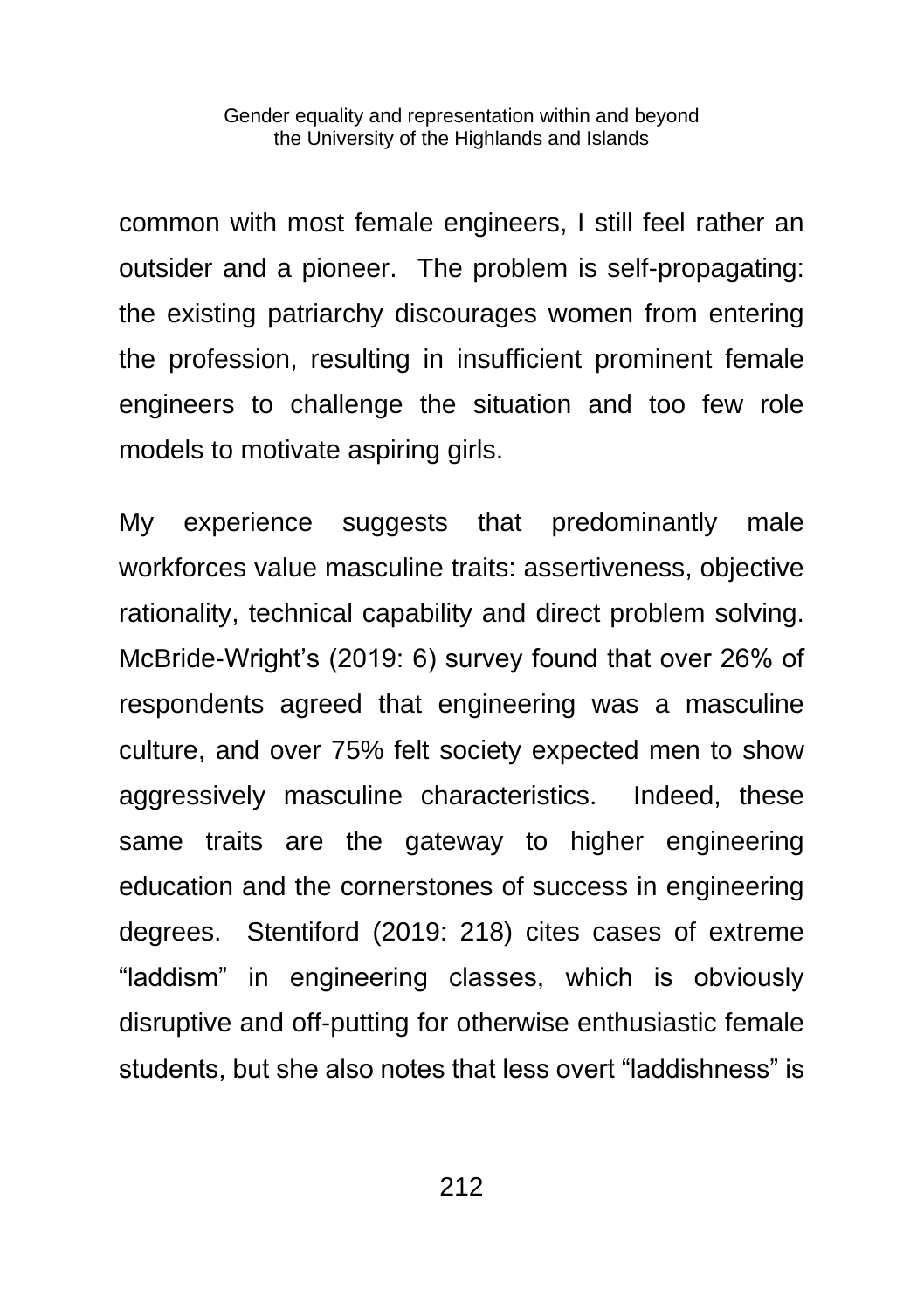prevalent; this is just accepted, by the girls, as something to be tolerated – mirroring my own observations.

However, there is some indication that a change is imminent: Industry 4.0 heralds the start of a Smart Factory era when many traditional engineering jobs will be taken by robots (Osterreider et al. 2020) – no longer will engineers 'fix engines'. Cevik Onar et al. (2018: 138) intone that Universities need to adapt their engineering education to instil the skills required for new cross-functional roles, including soft skills such as "capability development, interdisciplinary collaboration, and innovation". Skills Development Scotland (SDS 2018: 8) further define these new skills as "self-management, social intelligence and innovation". Considering Table 1, there appears to be considerable synergy between Industry 4.0 skills and feminine attributes. Of course, this does not imply that masculine qualities will become redundant, but perhaps the focus will shift towards a better balance.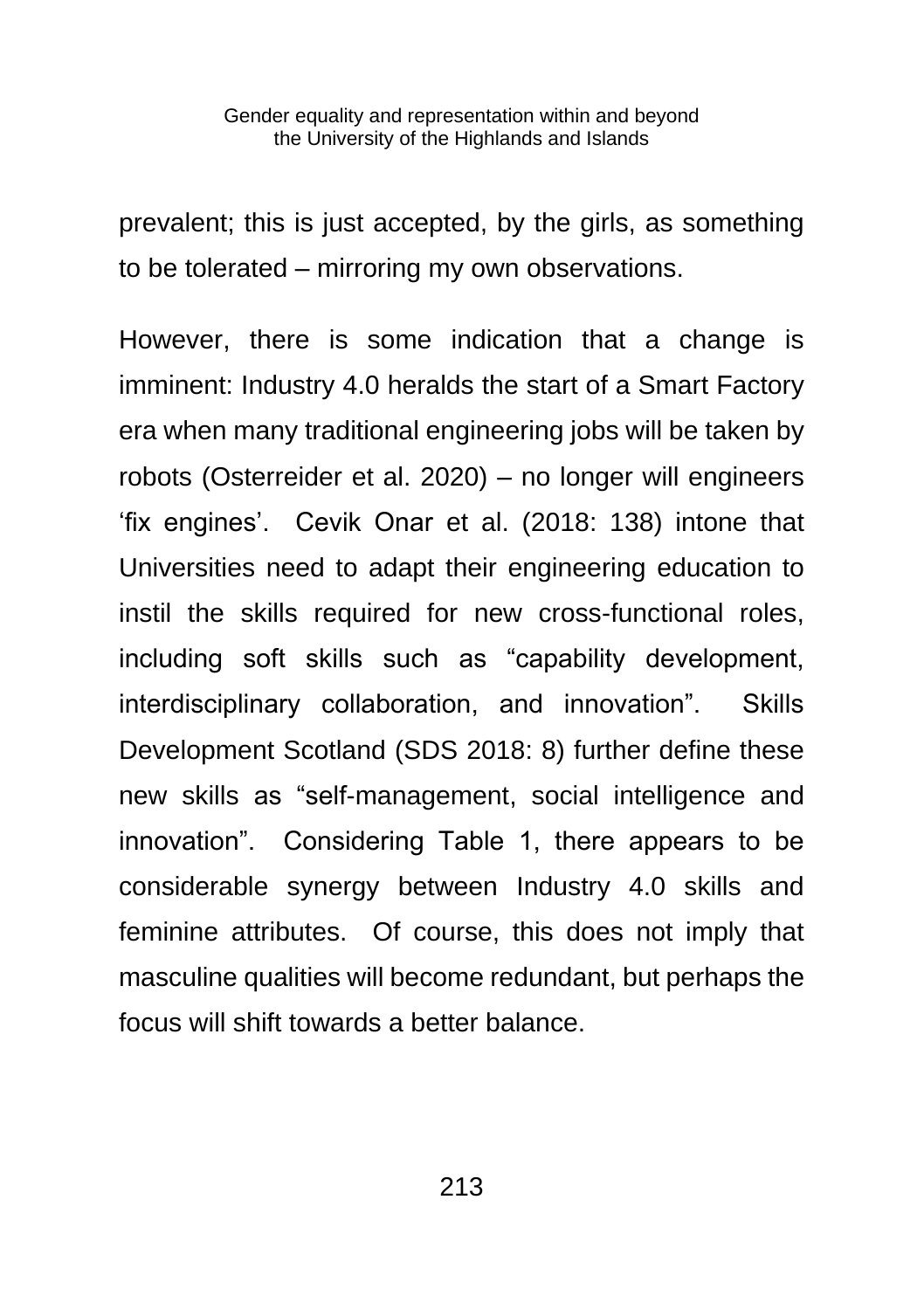| <b>Masculine Attributes</b> | <b>Feminine Attributes</b> |
|-----------------------------|----------------------------|
| Rational                    | Multi-tasking              |
| <b>Practical</b>            | Empathetic                 |
| <b>Analytical</b>           | Expressive                 |
| <b>Logical</b>              | Creative                   |
| <b>Dependable</b>           | Supportive                 |
| <b>Dominant</b>             | Sensitive                  |
| <b>Decisive</b>             | Tolerant                   |

Table 6.1: Comparison of Masculine and Feminine Attributes (Smith et al. 2018)

I have long believed that women's contributions to engineering are unique and invaluable, not least because they constitute half a population which could help alleviate the 2020 to 2025 predicted annual shortage of 59,000 engineering graduates in the UK (IET 2019: 2). Strachan et al. (2018: 2088) note that "organisations with a more diverse workforce are more creative and innovative, and ultimately perform better and are more successful". In Criado Perez' (2020) book, 'Invisible Women', the male bias in design, even although usually unintentional, is shown not only to disadvantage women, but to endanger them. Examples include: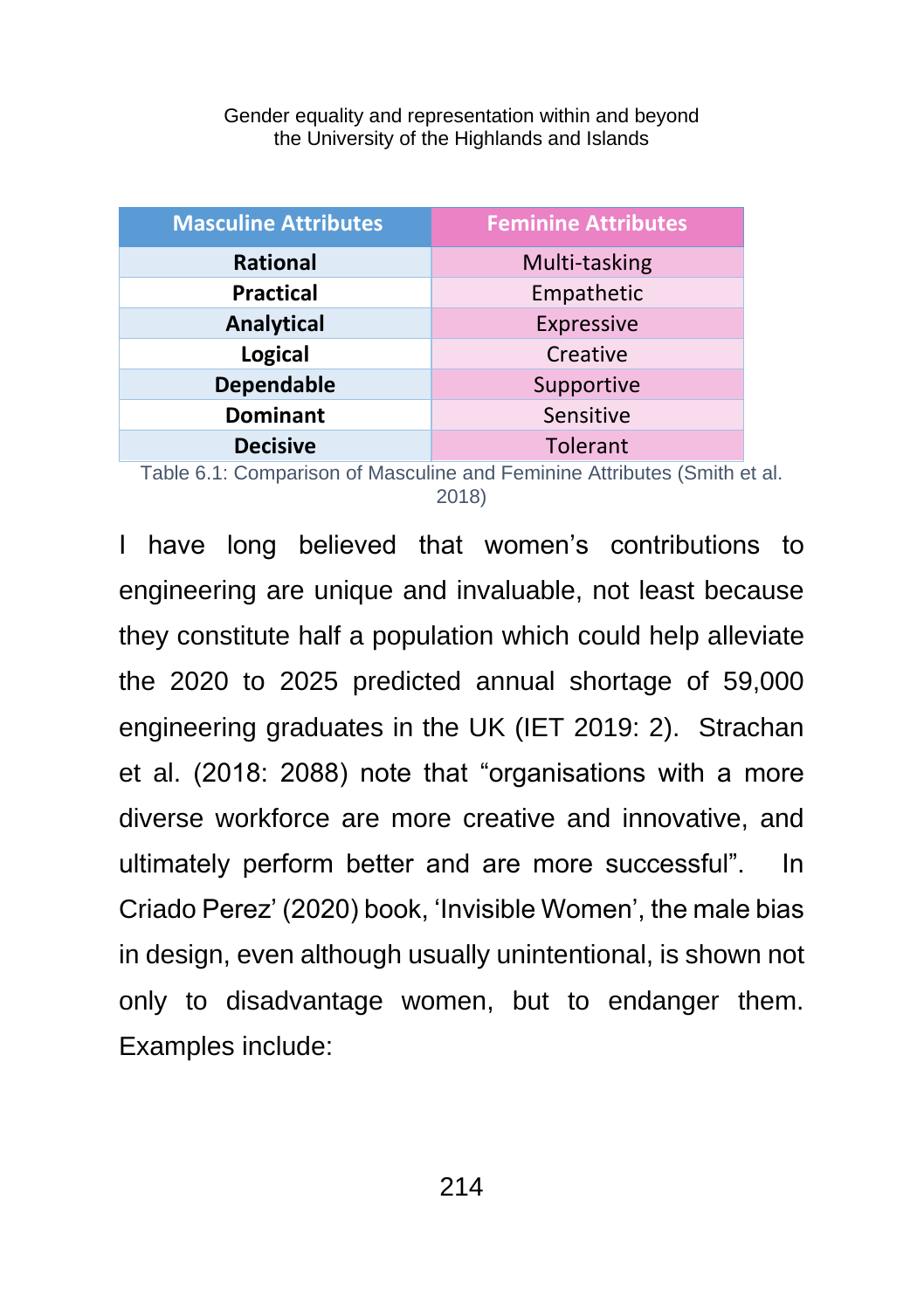- Ill-fitting, infection preventing Personal Protective Equipment (PPE) resulting in female medical staff having to wear Filtering Facepiece Particle (FFP) masks designed exclusively for males. With 77% of the UK's National Health Service's workforce being women, this presents an unacceptable and unnecessary COVID risk (Fidler 2020),
- Stab vests which cause breast injuries and provide inadequate protection (TUC 2017),
- Car seat belts which are 47% more likely to cause female drivers to sustain serious injury, than male drivers in comparable crashes (Bose et al. 2011),
- Artificial hearts which are too large for many women, so prevent life-saving operations (Syncardia 2020).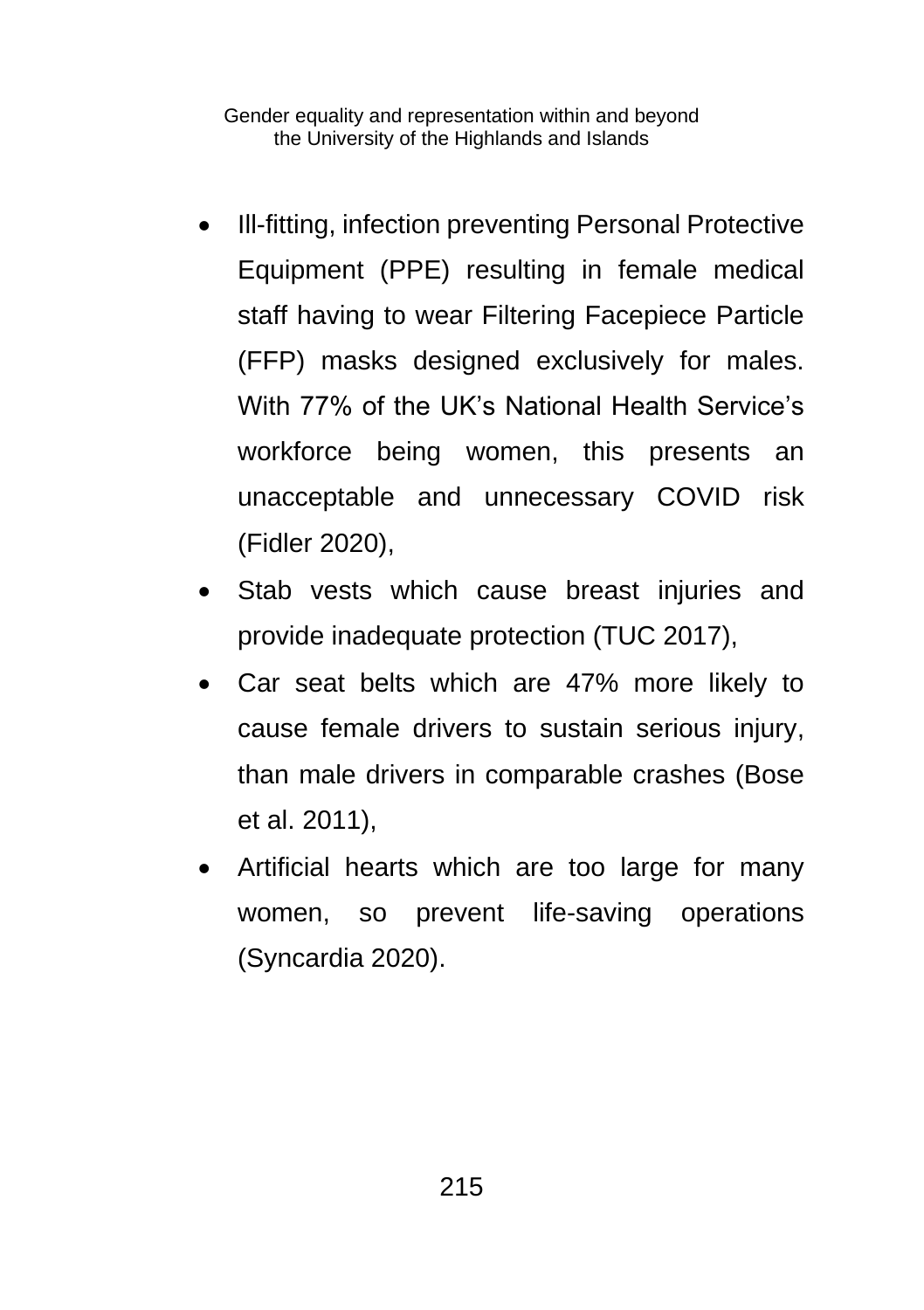

Figure 6.1: Image of a woman putting on a seatbelt (Image by cfarnsworth; [Pixabay](https://pixabay.com/photos/seat-belt-seatbelt-vehicle-4227630/) / [Pixabay license\)](https://pixabay.com/service/license/)



Figure 6.2: Image of heavily armed soldiers (Image by parameciorecords; [Pixabay](https://pixabay.com/photos/police-bogota-riot-swat-275875/) / Pixabay [license\)](https://pixabay.com/service/license/)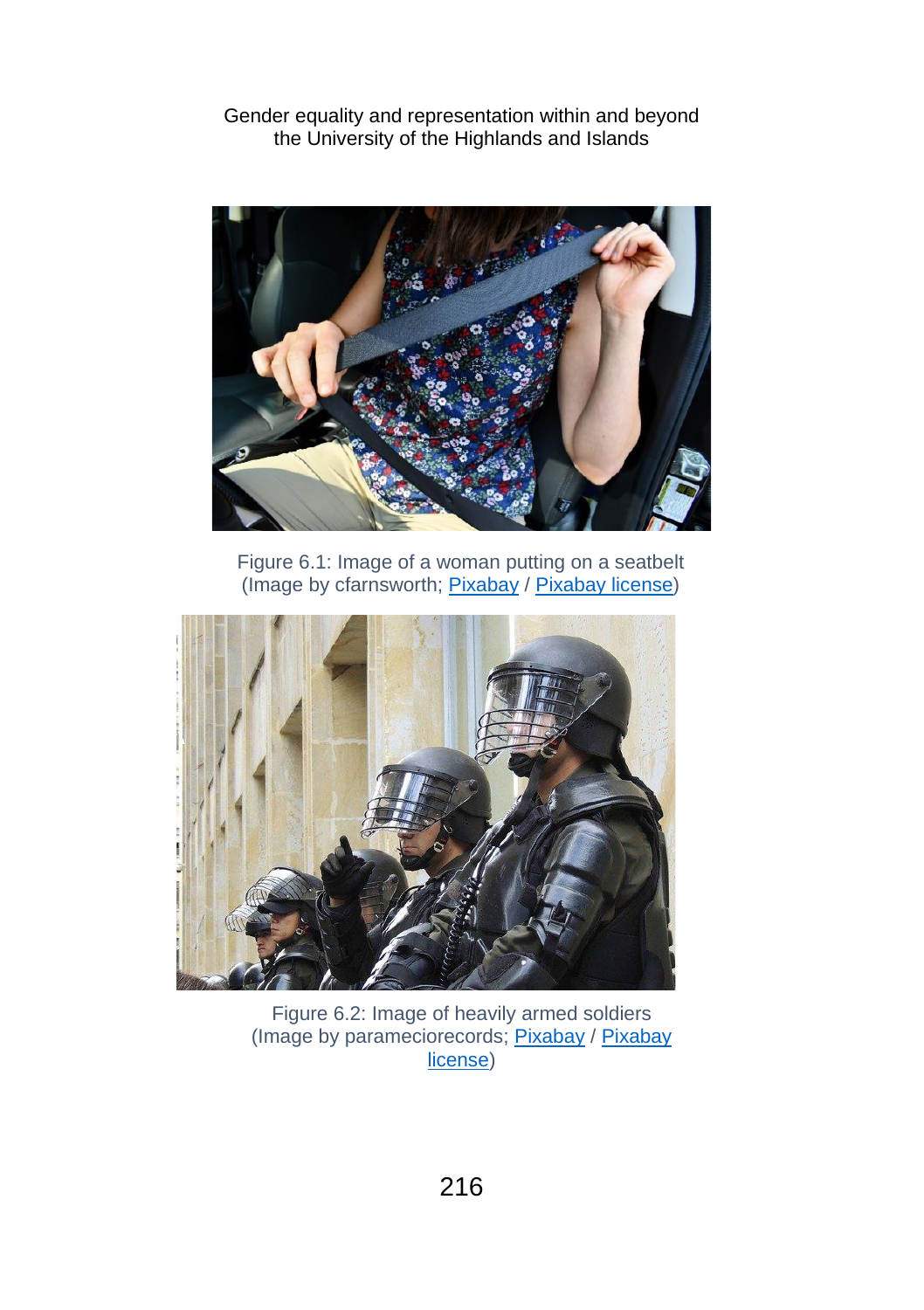These products, and many more, would have benefitted from a women's perspectives and input. There is no reason why the designs of women would not be as good as, and from a gender neutrality viewpoint possibly better than, the designs of men. Women achieve better grades in Science, Technology, Engineering and Mathematics (STEM) subjects, both in high school and at University undergraduate level (WES 2020). Indeed, many female engineers are accredited with design excellence. Examples include (Katwala 2017):

- Stephanie Kwolek's Kevlar<sup>®</sup> super-strength material;
- Tabbitha Babbit's circular saw;
- Mary Anderson's windscreen wipers:
- Hedy Lamarr's frequency hopping remote control technique;

There is also evidence that women are equally capable engineering leaders, with some recent, significant engineering influencers being: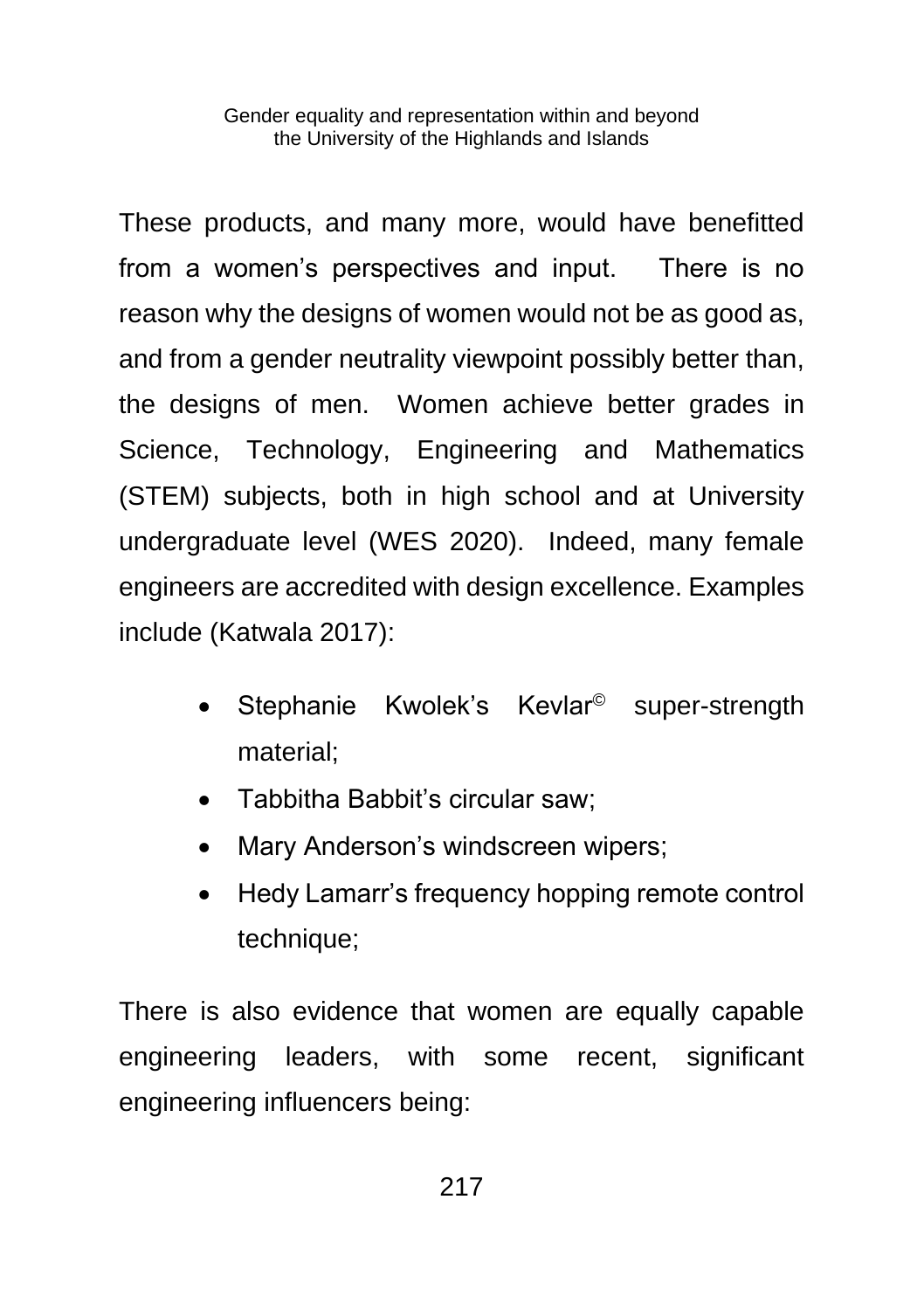- Meredith Westafer, Senior Industrial Engineer and manager of Tesla's Gigafactory;
- Yael Garten, Director of Apple's Siri Data Science and Engineering department;
- Sophia Velastegui, General Manager of Microsoft's Artifical Intelligence Product Unit.

However, gender bias is prevalent because of male domination of the engineering industry, initiated by the historical attitude that women are too weak for this work, and the post-war belief that women should stay at home (Emes 2017). Surprisingly, these attitudes persist today; less so in established economies like the UK, but still evident in men with strong religious beliefs, who are almost twice as likely to support the traditional gender role viewpoint (Emes 2017). This further undermines the determination and confidence girls need to choose engineering careers.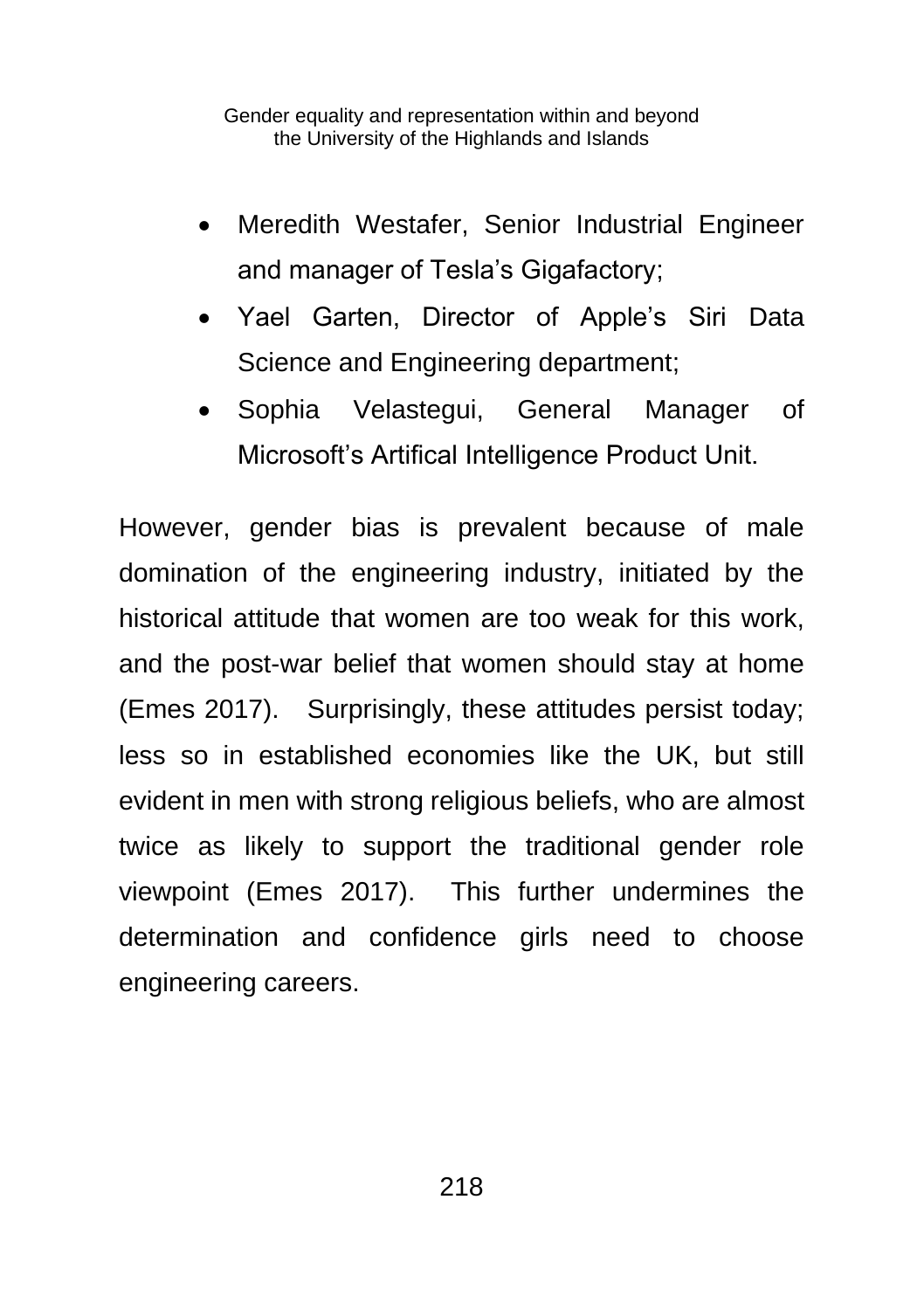## **Possible solutions**

The key question is, what can be done to solve the problem of under representation of women in FE and HE engineering education and in the engineering workforce? There are numerous high-profile initiatives focussing on this, for example:

- The Women's Engineering Society (WES 2020) host conferences and webinars, award prizes, publish a journal, and have the 'Lottie Tour' and 'She's an Engineer' projects. They also host an International Women in Engineering Day, INWED.
- The Institute of Electrical and Electronics Engineers (IEEE) have a Women In Engineering Society (WIE 2020), which offers a supportive network and hosts global conferences. I was lucky enough to obtain a volunteer position at their 2017 International Leadership Conference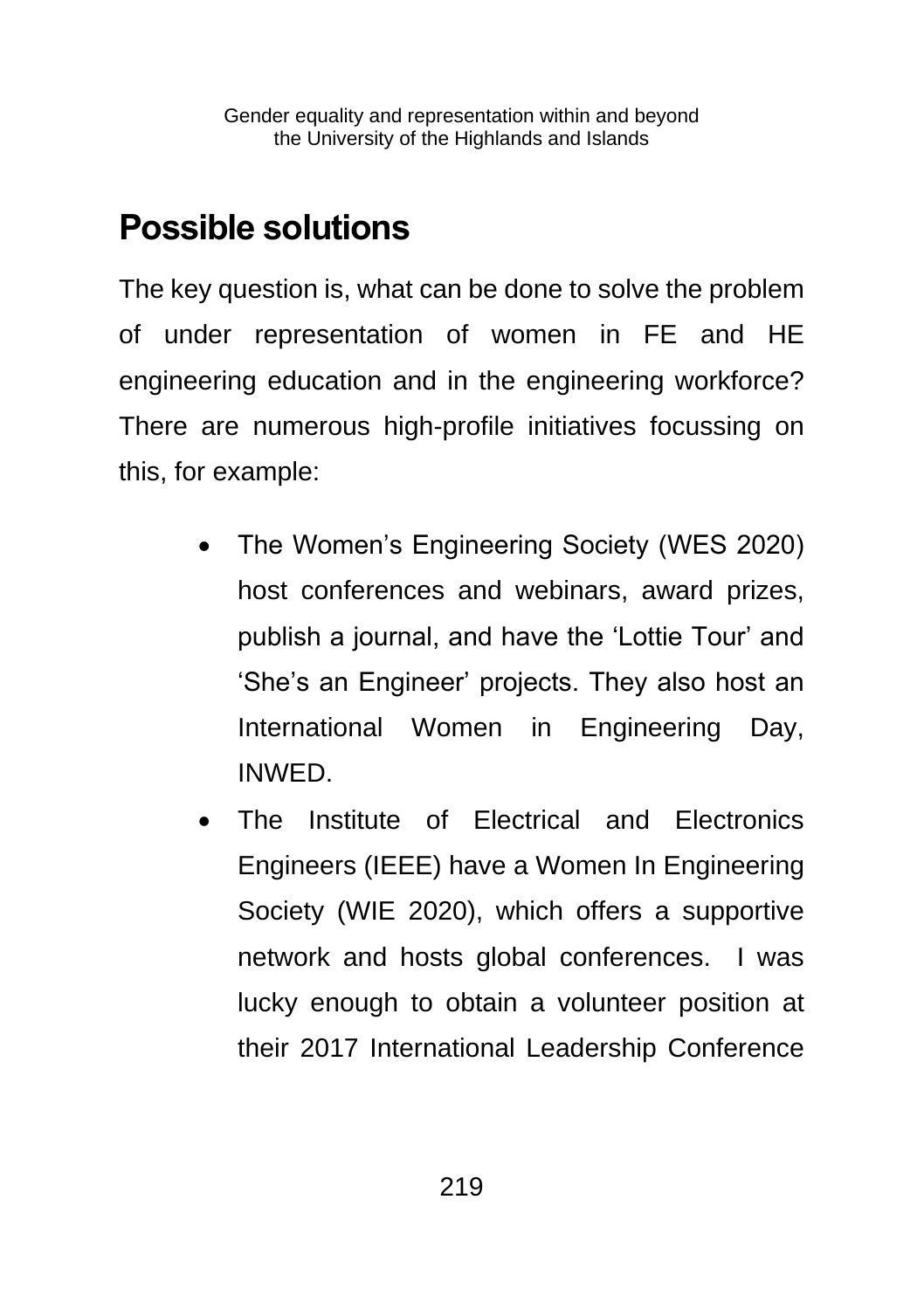where I met many inspiring and influential female engineers.

- UHI have STEM Femmes (2020a) paid opportunities for students to help break down barriers faced by women in STEM subjects. They also offer an award to female students who exhibit engineering excellence.
- Equate Scotland (2020) provide training and opportunities for women studying or working in STEM fields. They proactively push to change attitudes and policy in education and industry.
- The Young Scot STEM campaign (2020) which is helping the Scottish Government improve gender imbalances on College and University STEM courses.

These are having some effect: the number of female students on UHI's Electrical and Electronic degree has grown from 5% in 2010 to 20% in 2018 and, since 2010 there has been a UK wide 5% increase in the number of women studying engineering. Progress, however, is slow,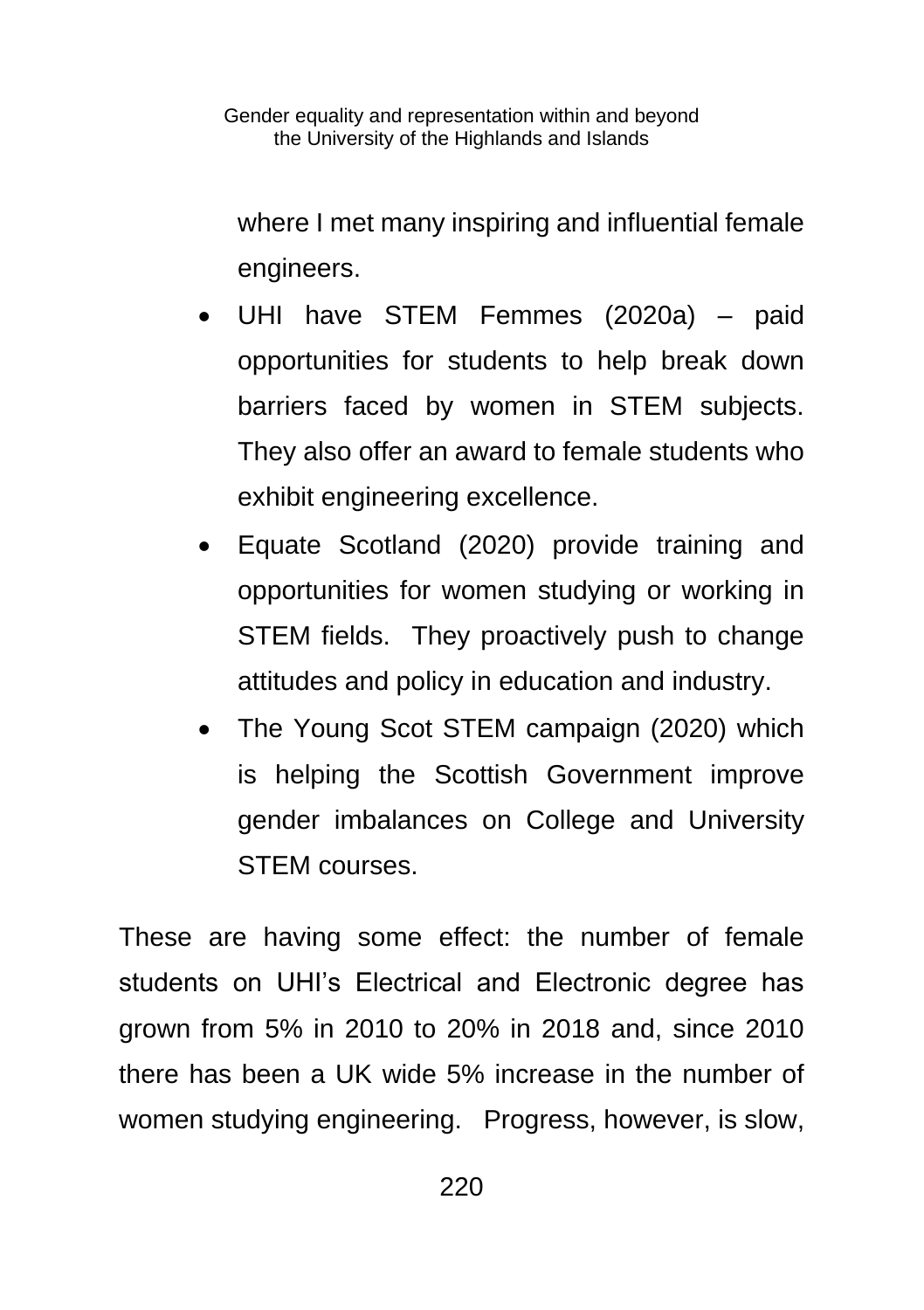so consequently I have researched other ways to expedite change.

## **Research**

Firstly, as a member of the IEEE Collabratec Women In Leadership Community (2020), I have compiled a list of ideas posted in answer to the question "What is your idea to accelerate entrance of women into STEM fields?". Respondents included students and highly experienced members, with suggestions such as:

- Set up STEM centres, with safe and welcoming environments, to specifically focus on women,
- Make science less complicated and expose girls to STEM from an early age,
- Remove societal pressures and stereotypical bias, by supporting mothers better and sharing caring responsibilities,
- Publicise inclusive engineering opportunities and share promotional cross-school and University webinars,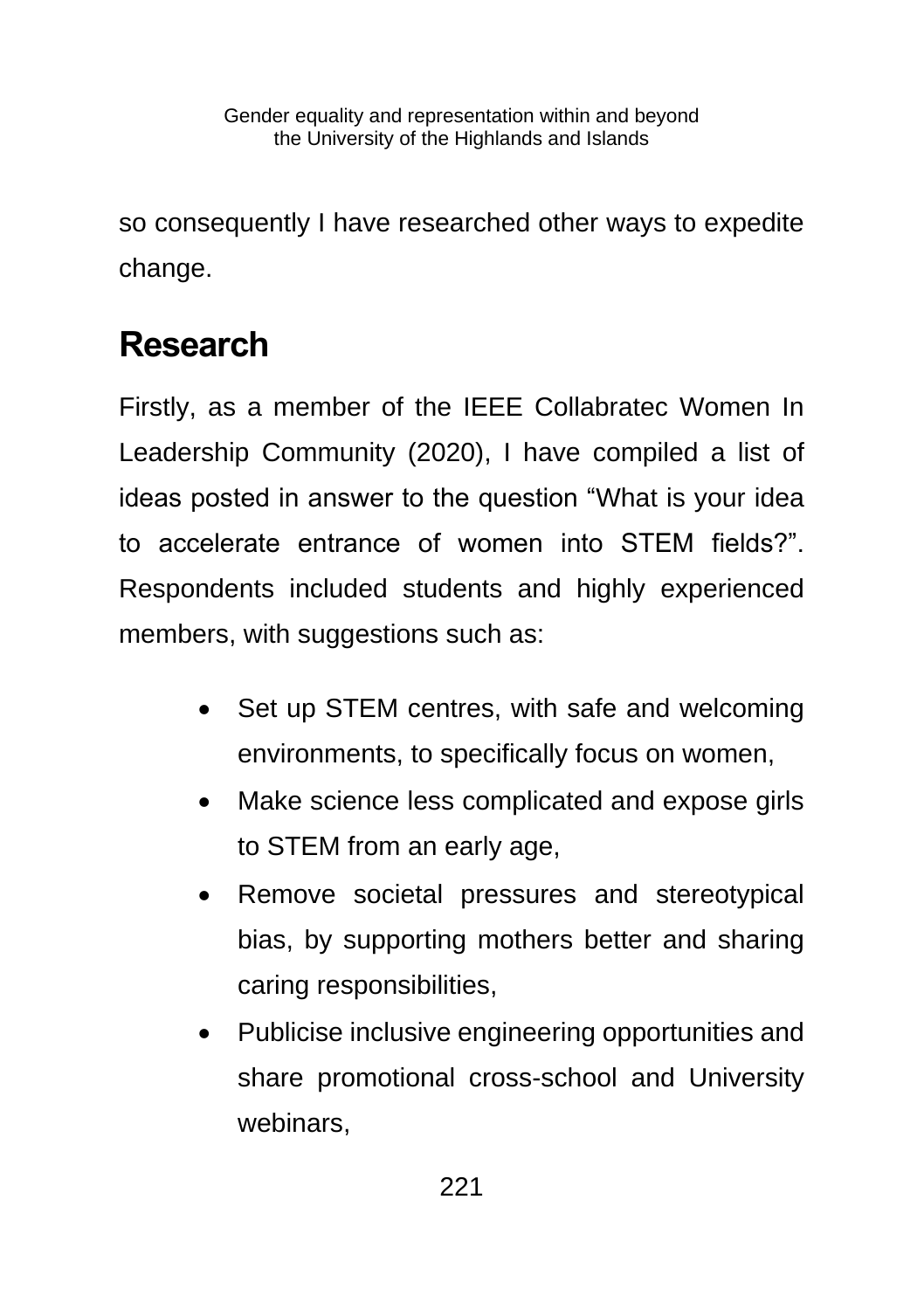- Provide a career space for women with confidence building motivational classes,
- Promote women into top positions, and engage actresses, businesswomen and other famous women to be role models,
- Demonstrate real, successful products which have had women's participation.

Secondly, I carried out some Focused Perspective Taking™<sup>2</sup> using secondary literature sources. The results are shown in Table 2.

| <b>Perspective</b> | <b>Result</b>                                 |
|--------------------|-----------------------------------------------|
| Pessimistic        | Engineering UK (2018: 13) believes there to   |
|                    | be bias in schools, because, despite over 600 |
|                    | UK organisations running Science,             |
|                    | Engineering, Technology and Mathematics       |
|                    | (STEM) initiatives directed at schools, only  |
|                    | 27.1% of girls, compared to 45.6% of boys,    |
|                    | studied STEM subjects at A level in 2017.     |

<sup>&</sup>lt;sup>2</sup> Focused Perspective Taking™ is the Institute of Leadership and Management's (ILM's) preferred method of solving problems creatively, by examining different perspectives which lead to solutions to problems, challenges and issues which mix skill in execution, sensitivity, creativity and contingency planning (ILM 2021).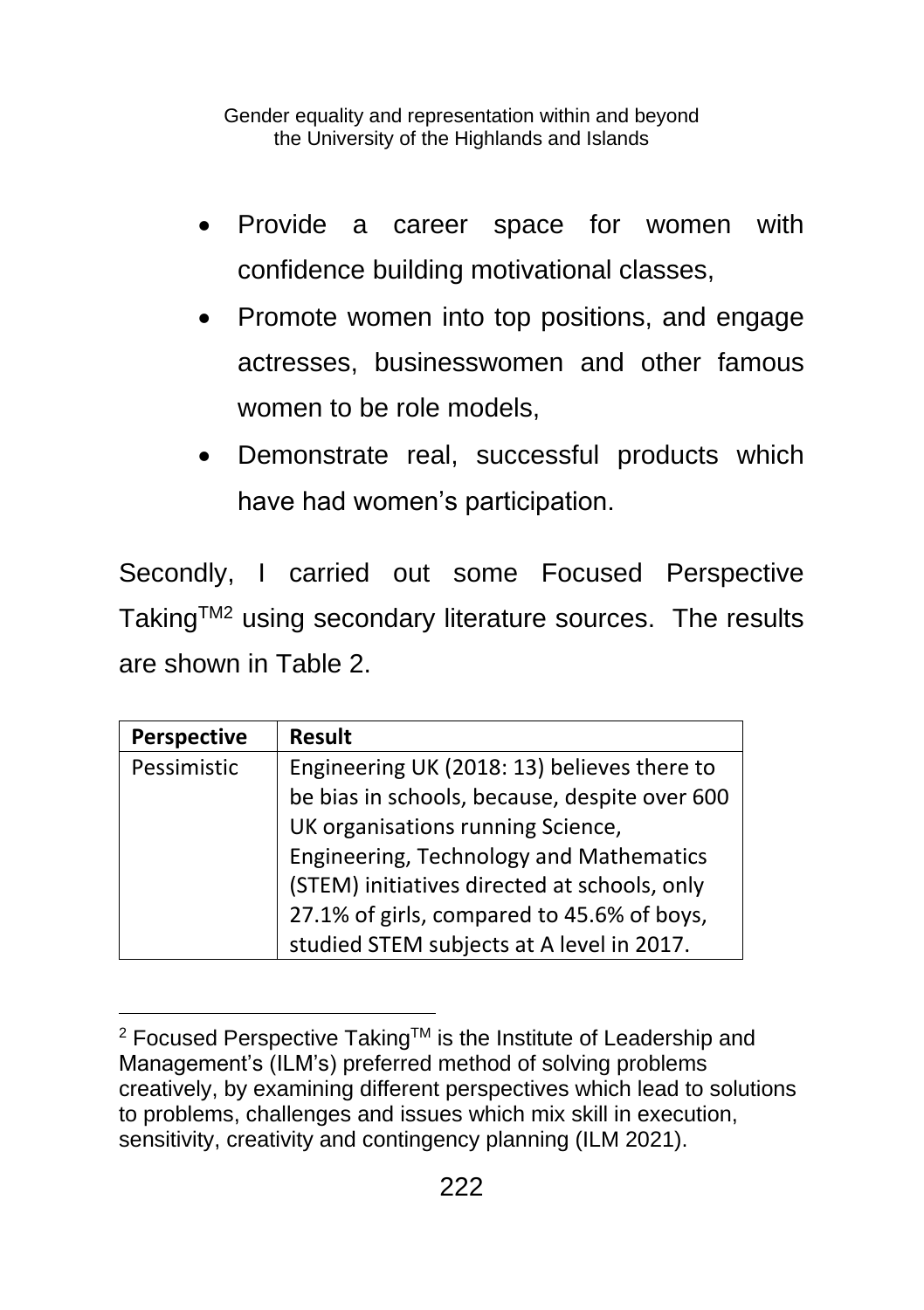| Perspective | <b>Result</b>                                                                     |
|-------------|-----------------------------------------------------------------------------------|
|             | It is not believed that pay disparity                                             |
|             | (Universities UK 2018) is a factor in                                             |
|             | discouraging women from engineering                                               |
|             | careers, neither is poor school attainment in                                     |
|             | STEM subjects, where women are                                                    |
|             | consistently outperforming males.                                                 |
|             | Engineering UK (2018: 13) note that only                                          |
|             | 12% of the UK engineering workforce are                                           |
|             | female, and MAC (2019: 112) cites this as                                         |
|             | one of the four reasons why only 29% of                                           |
|             | engineering graduates are working in the                                          |
|             | engineering profession.                                                           |
| Optimistic  | Romano (2020) suggests that female role                                           |
|             | models and advocates, with female peer                                            |
|             | collaboration and practical applications to                                       |
|             | solve world problems, can entice girls to                                         |
|             | study STEM.                                                                       |
|             | According to Study International (2019), an                                       |
|             | increasing number of schools are                                                  |
|             | incorporating Science, Technology,                                                |
|             | Engineering, Art and Mathematics (STEAM),                                         |
|             | to better engage students and to improve                                          |
|             | creativity, problem solving, and other                                            |
|             | transferrable skills.                                                             |
|             | In 2017, the University of Zurich found that                                      |
|             | the reward centre in female brains reacts                                         |
|             | more strongly to pro-social decisions than in                                     |
|             | male brains. Yet although biology and<br>chemistry are perceived as social-minded |
|             |                                                                                   |
|             | careers, engineering is not.                                                      |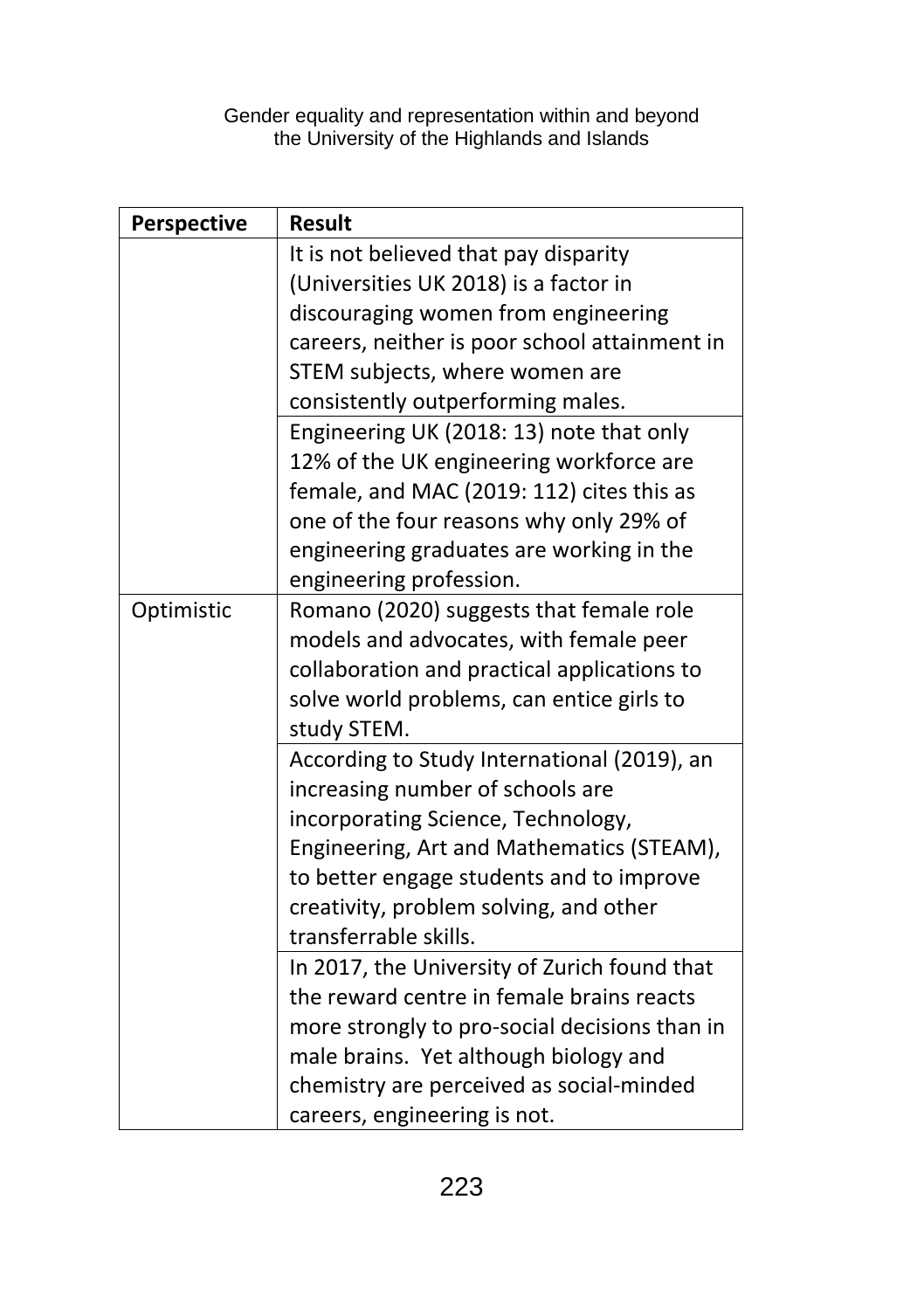| <b>Perspective</b> | <b>Result</b>                                  |
|--------------------|------------------------------------------------|
| Creative           | The UK wide balance of women to men in         |
|                    | Creative Arts has been 64% to 36% since        |
|                    | 2016/17 (HESA 2020). UHI's Care and            |
|                    | Creative Arts subject network, has female      |
|                    | bias, with 81% women in 2019/20, and some      |
|                    | arts programmes having no male students at     |
|                    | all (UHI 2020b). Combining courses could       |
|                    | alleviate the problem. For example, in Italy,  |
|                    | the Arduino Uno processor was designed so      |
|                    | art students could animate their sculptures    |
|                    | (Arduino 2020). They thus learned both art     |
|                    | and coding.                                    |
|                    | There is a STEAM synergy within the Scottish   |
|                    | Government et al. Inverness and Highland       |
|                    | City-Region deal for a "creative industries    |
|                    | knowledge investment programme to              |
|                    | encourage adoption of technology" (2016:<br>7) |
| Evidential         | Dahle et al. (2017:2) found that female        |
|                    | retention was good (87%) on engineering        |
|                    | courses offering art as a minor, and that      |
|                    | emphasis on the creative facets of             |
|                    | engineering increased the number of girls      |
|                    | considering engineering as a career.           |
|                    | Wajingurt and Sloan (2019: 22-23) found        |
|                    | that a STEM class with an arts component,      |
|                    | positively and significantly affected female   |
|                    | students' intentions to pursue a STEM          |
|                    | degree, compared to male students.             |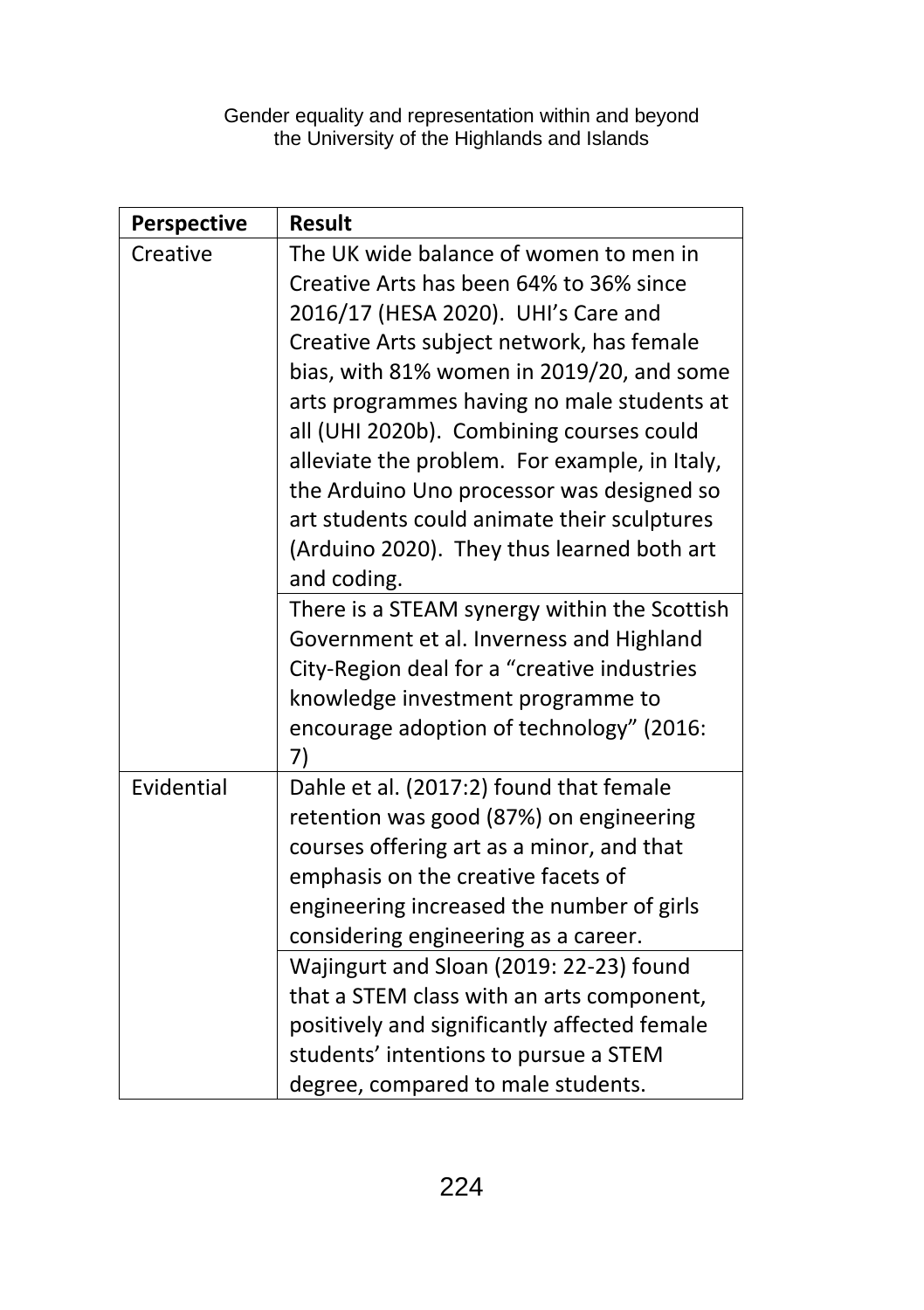| <b>Perspective</b> | <b>Result</b>                                |
|--------------------|----------------------------------------------|
|                    | Although the number of women in              |
|                    | engineering roles has doubled, since 2010,   |
|                    | to just over 50000, in 2019 only 14% were in |
|                    | management roles, a drop since 2018 (WISE    |
|                    | 2020), affecting the availability of role    |
|                    | models.                                      |

Table 6.2: Focused Perspective TakingTM Results

The Spider Diagram in Figure 6.3 summarises these options. Although all these proposals are specific, none are timebound, which is expected for a longstanding problem with no expeditious solution (WISE 2020). The easiest to implement is the emphasis of pro-social, creative, and female-influenced examples into curricula. UK establishments can equally easily implement gender diverse, inclusive, and attractive environments and policies (Royal Academy of Engineering 2015), and conduct Equality Impact Assessments, as UHI already does (2019). Elsewhere, however, those options which address deeply ingrained cultural, historical, political and social attitudes, are unlikely to be effective without other intervention.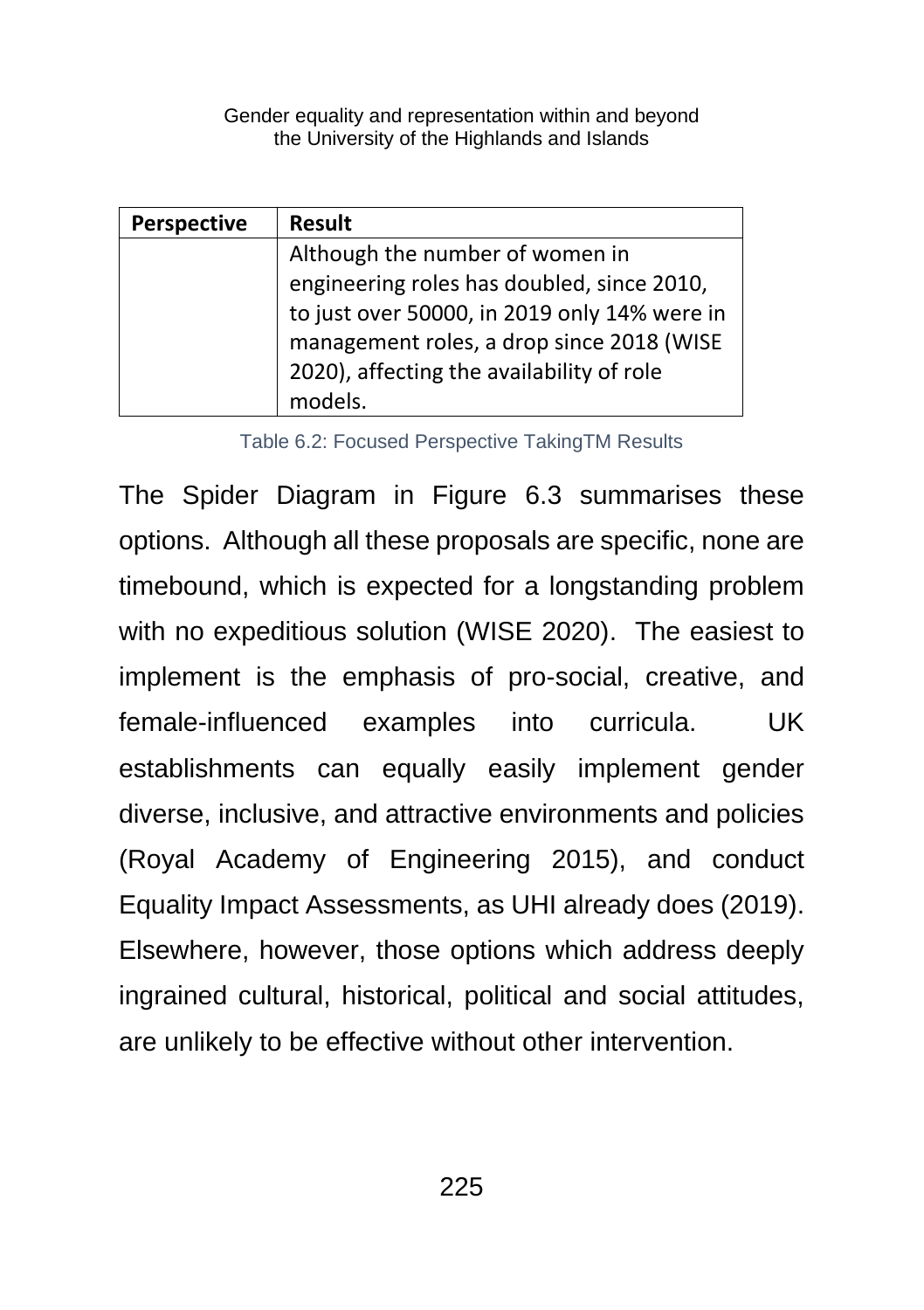

Figure 6.3: Spider diagram of potential ways to increase female recruitment in engineering

The remaining solutions fall into two categories – those focusing on exclusively female incentives, and those using role models and supportive strategies. Whilst exclusively female opportunities are easily implemented, and their effectiveness already positively measured (GirlsWhoCode 2019), care must be taken not contravene the Equality Act (Act of Parliament 2010) by employing illegal positive discrimination. There is also some evidence that these practices exacerbate the problem by alienating male counterparts (Royal Academy of Engineering 2014: 6). Perhaps the most effective solutions focus on promoting role models, who can educate, encourage, support and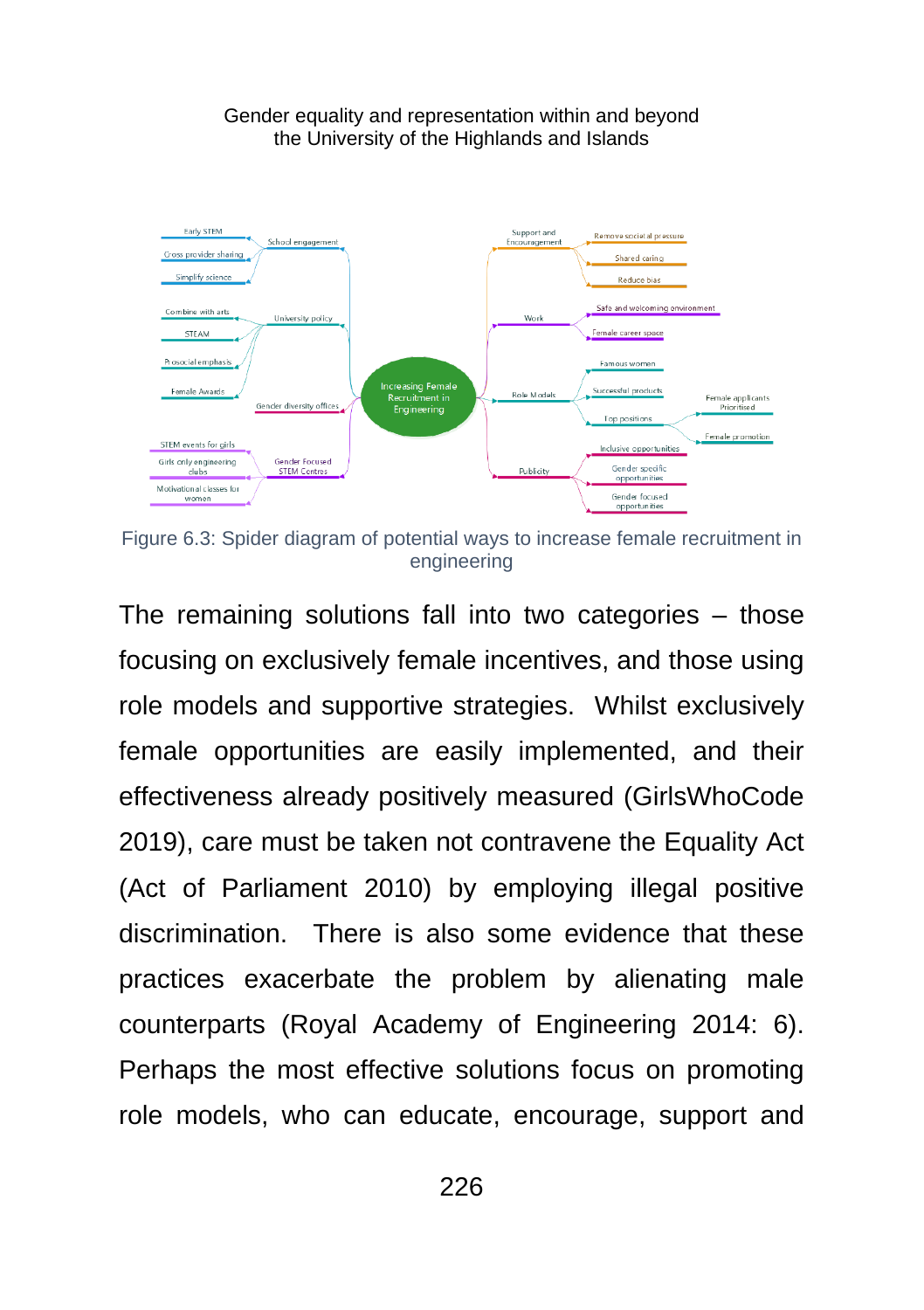mentor a future generation of female engineers (Fryer 2018), giving them the incentive and confidence to succeed in a male dominated career.

## **Implementation**

My next step is to implement the most feasible and cost effective of the potential solutions identified. I have already included examples in my curriculum, which highlight the prosocial benefits of engineering, with some of my students designing prosthetics for Raigmore Hospital (Inverness, Scotland), burglar alarms for supported housing, energy saving products for green economies, and many more. An interesting first-hand example comes from my own work on the Sea-King helicopter radar. One of my students thanked me personally for this, as a Sea-King saved his life when he was born prematurely. This emphasised, to me, the importance of using engineering creatively as a powerful means to help others and advance humanity.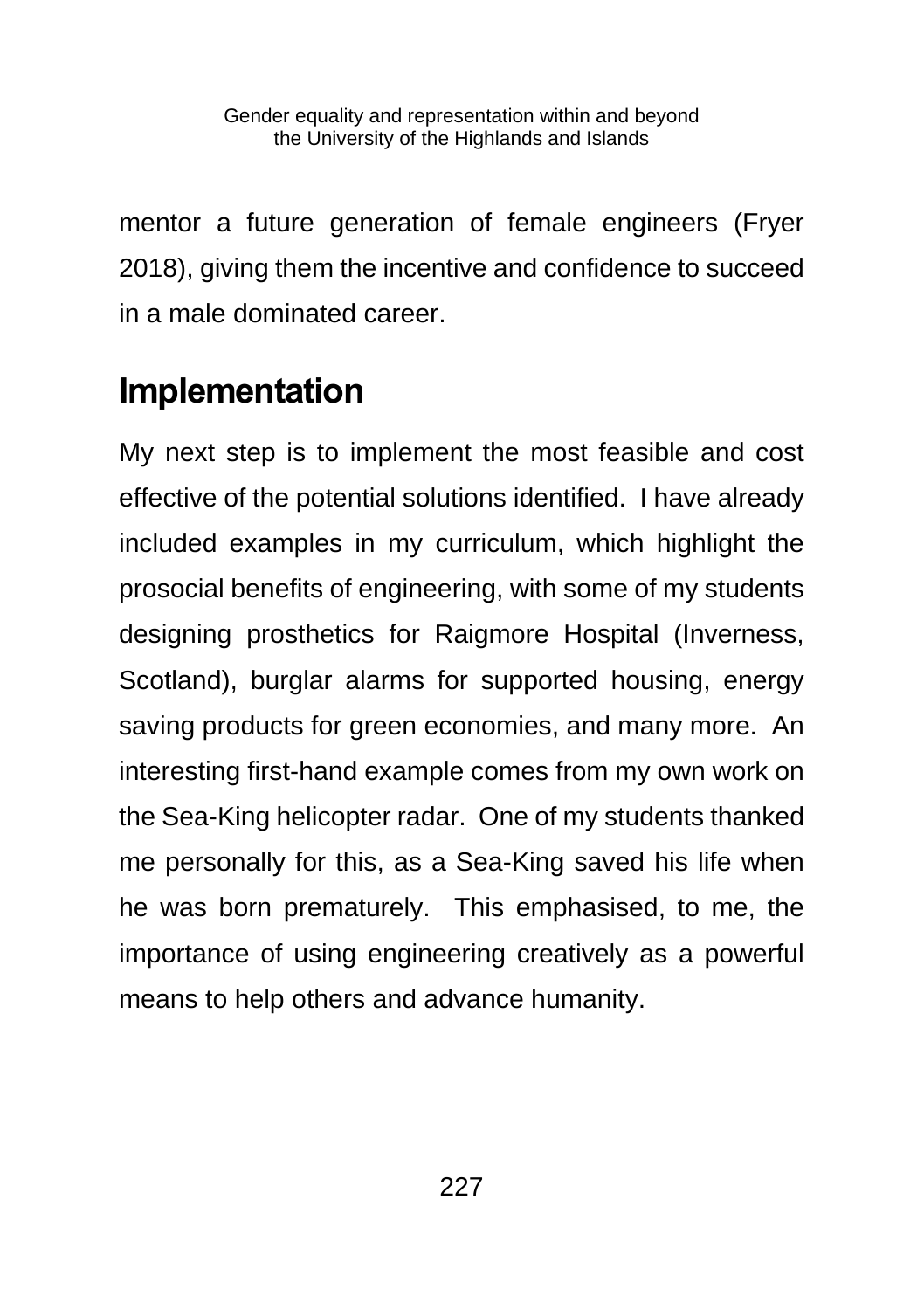

Figure 6.4: Image of a helicopter [\(Cosford 2015: Farewell Part 2 by Pete](https://www.flickr.com/photos/comedynose/18624445670/) [\(comedy\\_nose\)](https://www.flickr.com/photos/comedynose/18624445670/) at Flickr / [Public Domain Mark 1.0\)](https://creativecommons.org/publicdomain/mark/1.0/)

I promote creativity through multi-disciplinary, group projects, which, of course, also develops Industry 4.0 skills, particularly when ergonomic and human factors are given equal importance as functionality; advertising this more overtly in the UHI prospectus may entice more female students. Furthermore, I plan to develop more systematic and concerted use of role models by actively seeking women to give guest lectures. Although I believe myself to be a role model, and a mentor, I would like to take a more proactive approach to encouraging schoolgirls into FE and HE STEM subjects, for instance by better engaging with UHI's STEM Femmes project and my STEM Ambassador role. Finally, I intend to demonstrate more female-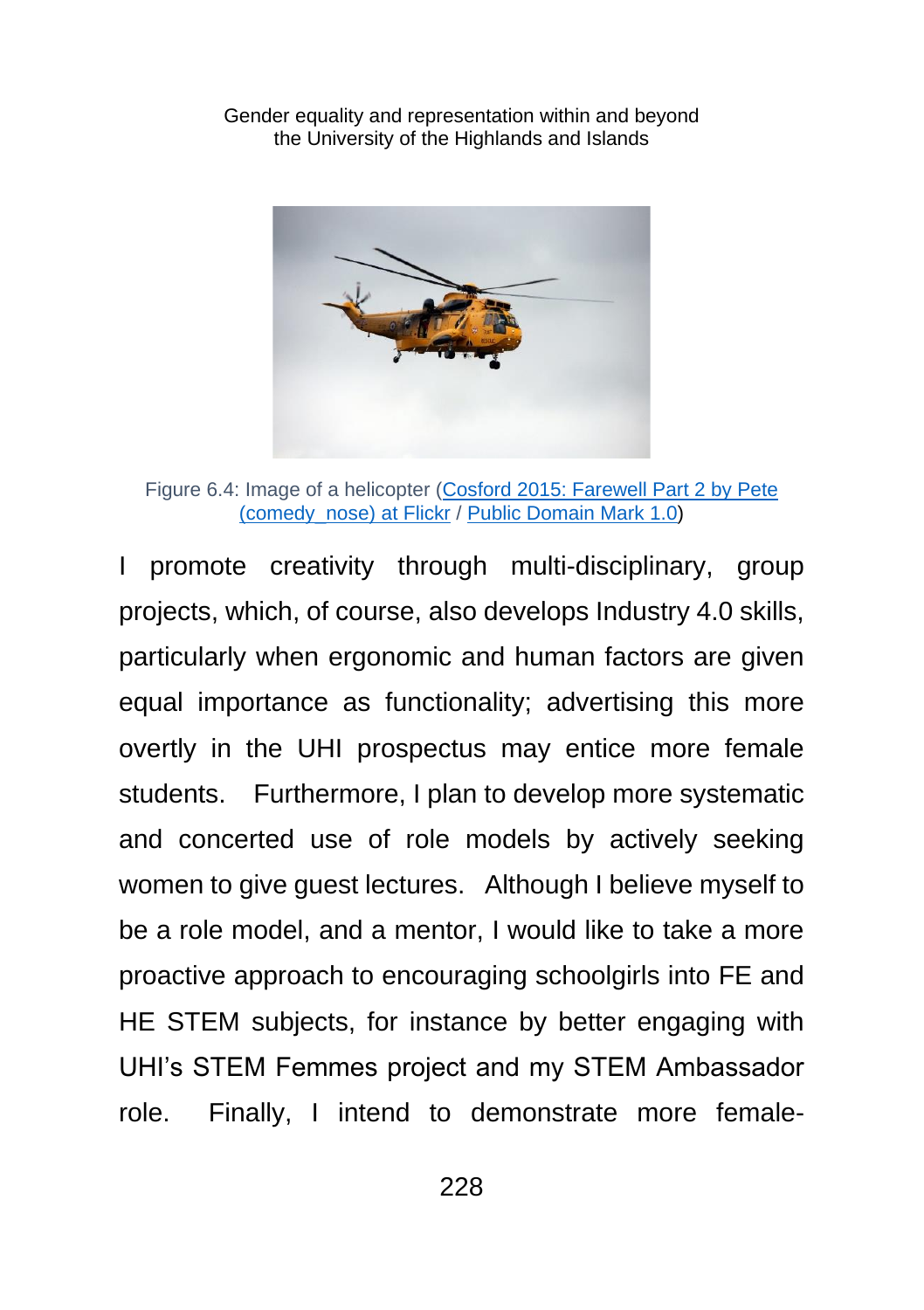engineered product examples, perhaps even including artinspired design elements, in the curriculum, to better define the benefits of engineering as a career for women.

## **Conclusion**

This chapter has highlighted the problems and challenges encountered by female engineers working in predominantly male environments, both in the engineering classroom and in industry. Although my own experience has been relatively benign, it is well known that prejudice and bias still exist, resulting in many seeing engineering careers as menonly domains. This is to the detriment of the whole profession, with insufficient engineering graduates available, retainment of female engineers abysmally poor, products badly designed without female input, and ignorance of the benefits feminine attributes bring to engineering teams. Going forward into the automated era of Industry 4.0, creative multi-tasking and empathetic collaboration are likely to become the dominant skills required for the engineer of the future, and these skills are particularly prevalent in women. Therefore, it is imperative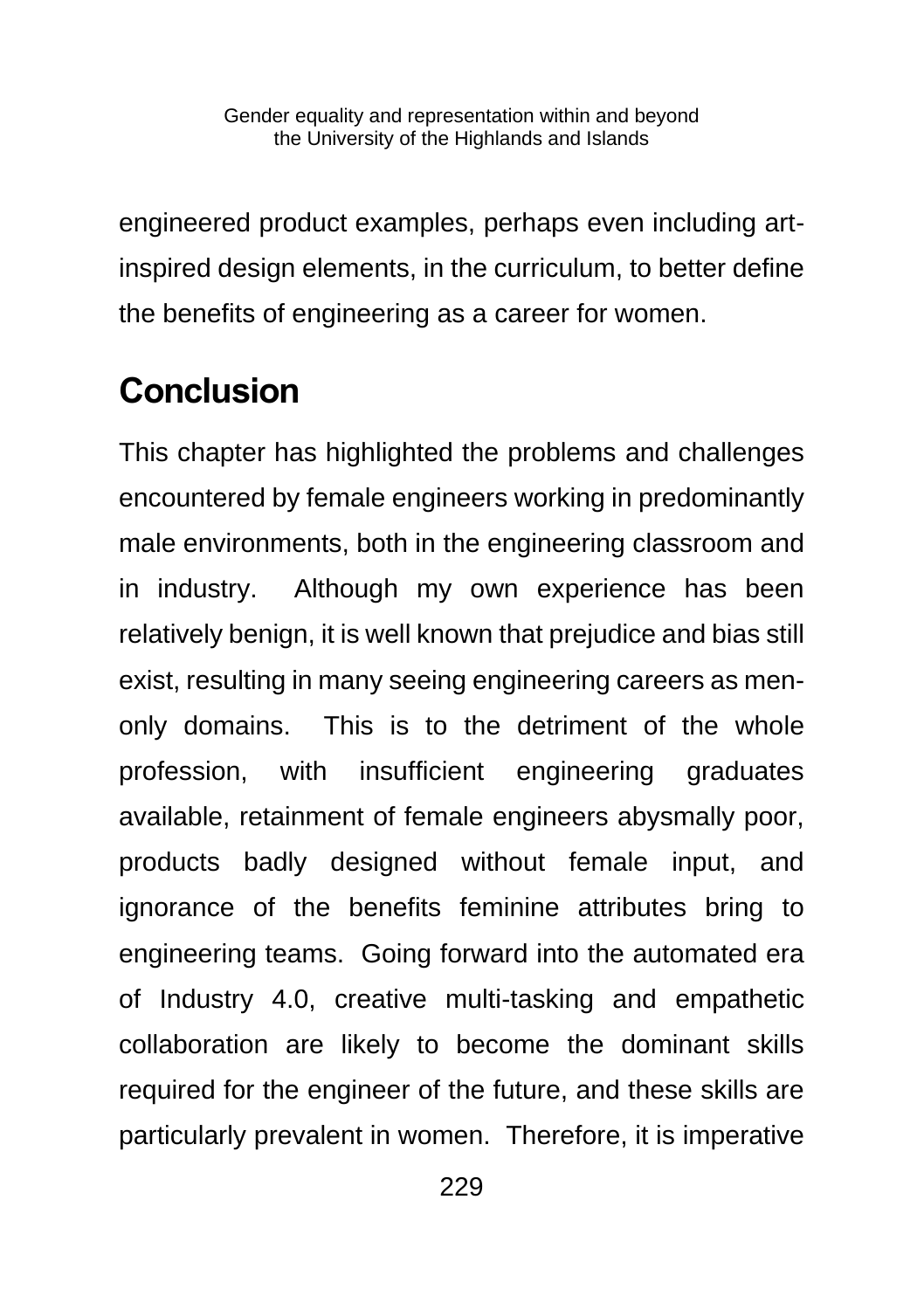that everything possible is done to attract more women into engineering.

Whilst little can be done to change historical bias and societal attitudes, the HE engineering environment can be made more welcoming to women. Women are proven to be inspired by an emphasis on pro-social aspects and focus on ergonomics. Incorporating these obviously in the curriculum, along with alternative teaching and assessing methods which favour feminine attributes, such as creative problem solving and group working, may make engineering more attractive to schoolgirls. Using role models more extensively, to highlight the value of women's contributions, can improve female students' confidence, and help them overcome imposter syndrome. Combined with good classroom management, to prevent "laddishness" (Stentiford 2019: 218), and pro-active gender inclusiveness policies, I believe these changes can help to reduce the engineering gender bias, to the benefit of all.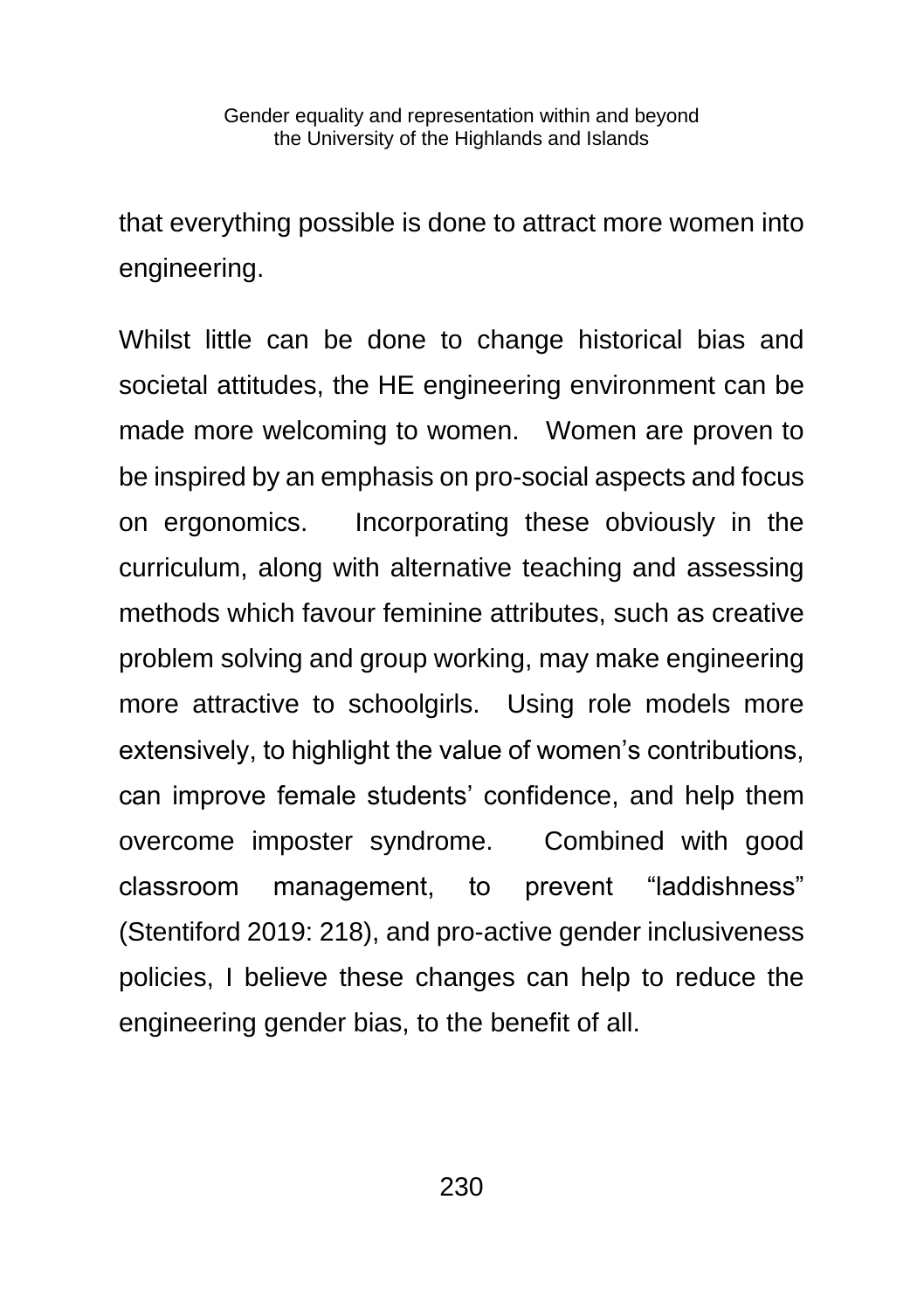## **Acknowledgements**

I would like to thank the Learning and Teaching Academy at the University of the Highlands and Islands, and Alex Walker, for the opportunity to contribute this chapter. I would also like to thank my many employers and line managers, for employing me without bias: Racal and Thales, North Highland College, Denchi Power, and the University of the Highlands and Islands.

## **Author bio**

Lois Gray is a Chartered Engineer, Senior Member of the Institute of Electrical and Electronics Engineers (IEEE) and a Senior Fellow of the Higher Education Society. Based in Thurso, Scotland, she works as an Academic Lead Developer for the University of the Highlands and Islands (UHI), and teaches undergraduate classes in Electronics, Control and Instrumentation for North Highland College UHI. As an active member of the Women's Engineering Society (WES), Lois is dedicated to developing and delivering inclusive engineering courses which attract,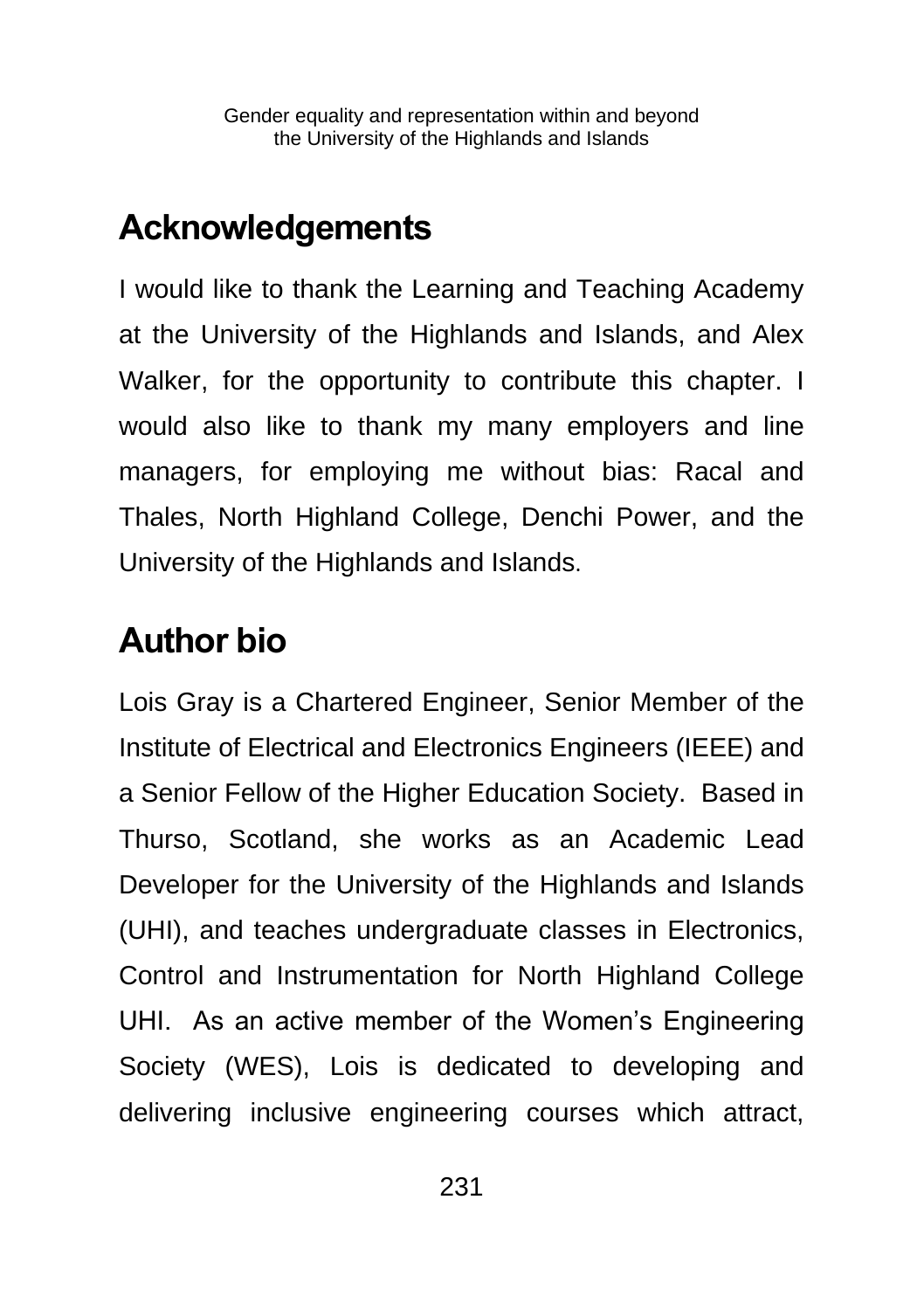engage, and encourage females to study engineering. Having worked for over twenty years as an electronics designer, for the defence industry, Lois maintains links with local manufacturers and is championing diversity in higher engineering education to help alleviate the difficulties companies face in recruiting and retaining skilled engineering graduates.

## **References**

Act of Parliament (2010) Great Britain Parliament. *Equality Act 2010*. London: HMSO.

Arduino (2020) *About Us* [online]. Available from: <https://www.arduino.cc/en/Main/AboutUs> [22 Decem ber 2020].

Baker, N. (2005) *Early Women Engineering Graduates from Scottish Universities*. Glasgow: University of Strathclyde.

Bose, D., Segui-Gomez, M. and Crandall, J. (2011) 'Vulnerability of female drivers Involved in motor vehicle crashes: An analysis of US population at risk'. *American*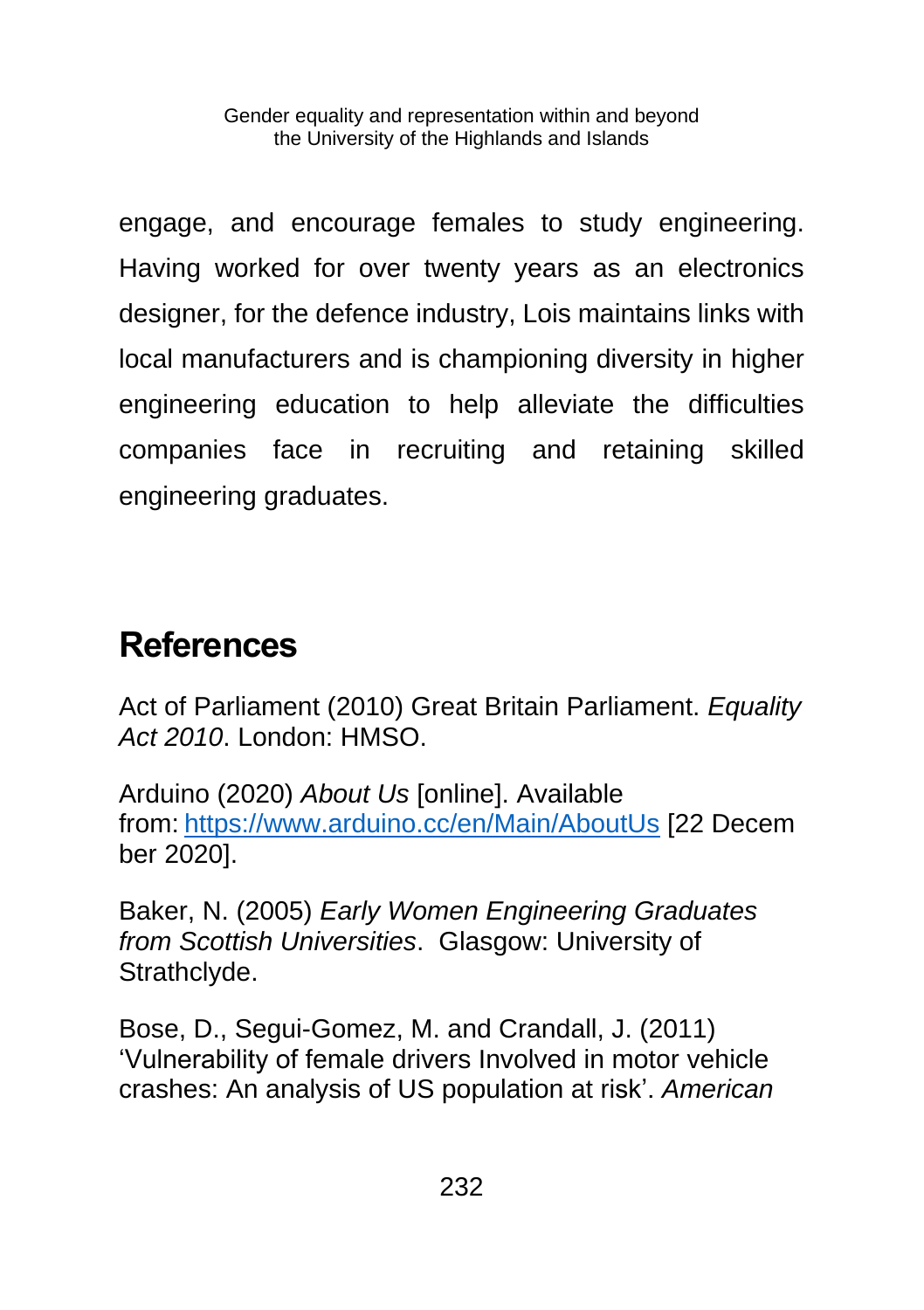*Journal of Public Health* 101 (12), 2368–2373. DOI <https://doi.org10.2105/AJPH.2011.300275>

Cevik Onar S., Ustundag A., Kadaifci Ç. And Oztaysi B. (2018) 'The Changing Role of Engineering Education in Industry 4.0 Era'. In A. Ustundag and E. Cevikcan (eds.) *Industry 4.0: Managing The Digital Transformation*. Geneva: Springer, 137– 51. DOI [https://doi.org/10.1007/978-3-319-57870-5\\_8](https://doi.org/10.1007/978-3-319-57870-5_8)

Dahle, R., Jockers, L., Scott, A. and Wilson, K. (2017) 'Major in engineering, minor in art: A new approach to retaining females in engineering'. In *IEEE Women in Engineering (WIE) Forum USA East*, 30 November - 2 December 2017. Baltimore: IEEE. DOI <https://doi.org/10.1109/WIE.2017.8285604>

Emes, C. (2017) *Most people do not think women belong at home, but when it comes to parenting, traditional beliefs are more dominant*. London: IPSOS Mori.

Engineering UK (2018) *Synopsis and recommendations*. London: Engineering UK.

Engineering UK (2020) *Educational pathways into engineering*. London: Engineering UK.

Equate Scotland (2020) *What We Do* [online]. Available from:<https://equatescotland.org.uk/about/what-we-do/> [8 January 2021].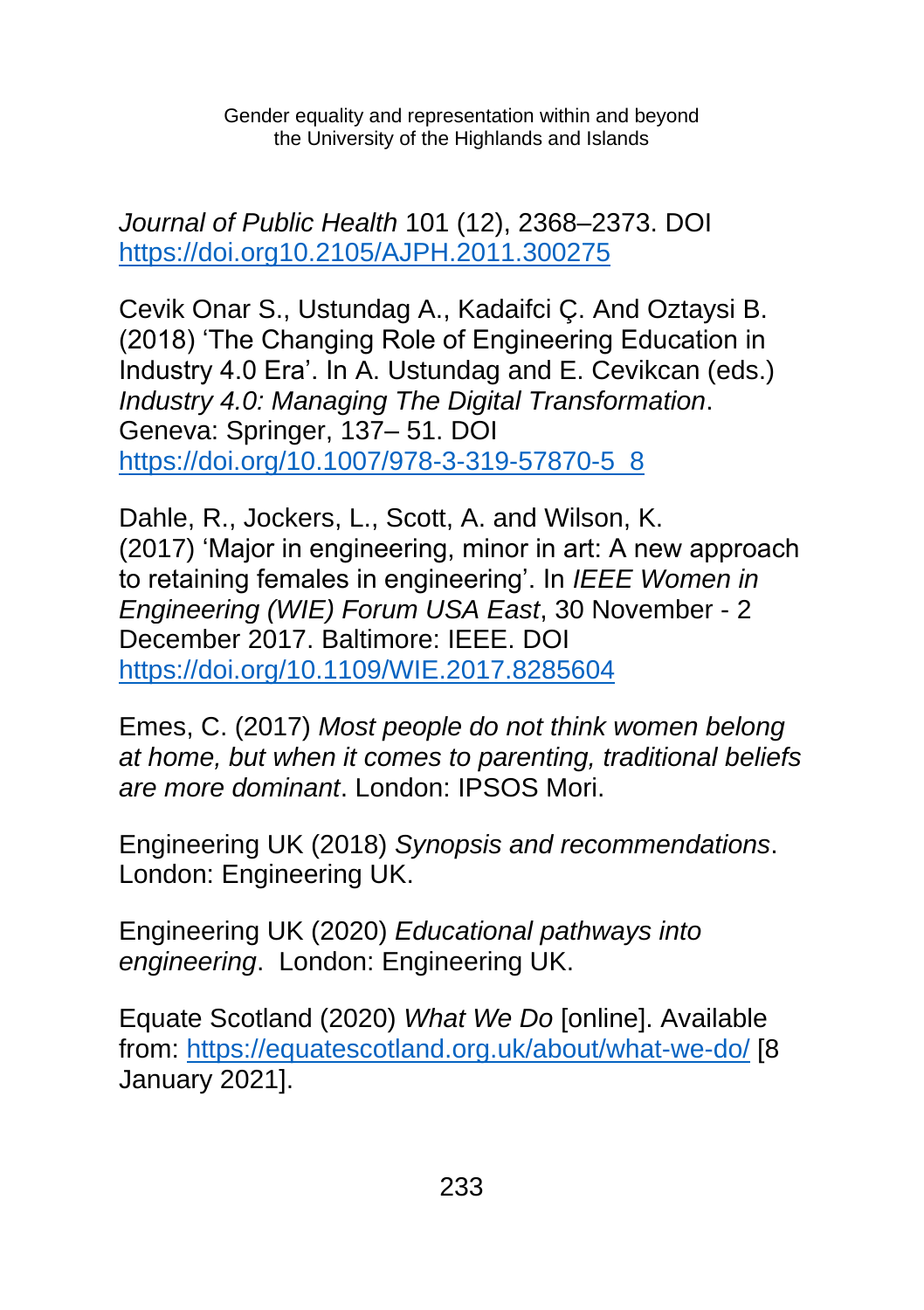Fidler, H. (2020) *PPE: 'one size fits all' design is a fallacy that's putting female health staff at risk* [online]. Available from: [https://rcni.com/nursing-](https://rcni.com/nursing-standard/opinion/comment/ppe-one-size-fits-all-design-a-fallacy-thats-putting-female-health-staff-risk-160536)

[standard/opinion/comment/ppe-one-size-fits-all-design-a](https://rcni.com/nursing-standard/opinion/comment/ppe-one-size-fits-all-design-a-fallacy-thats-putting-female-health-staff-risk-160536)[fallacy-thats-putting-female-health-staff-risk-160536](https://rcni.com/nursing-standard/opinion/comment/ppe-one-size-fits-all-design-a-fallacy-thats-putting-female-health-staff-risk-160536) [12 February 2021].

Fryer, T. (2018) 'Girls in engineering: creatively engaging young female minds'. *Engineering and Technology* 13 (6), 22-26.

GirlsWhoCode (2019) *Annual Report*. New York: GirlsWhoCode.

HESA (2017) *Departmental Demographics of Academic staff* [online]. Available from:

[https://www.hesa.ac.uk/news/23-02-2017/departmental](https://www.hesa.ac.uk/news/23-02-2017/departmental-demographics-academic-staff)[demographics-academic-staff](https://www.hesa.ac.uk/news/23-02-2017/departmental-demographics-academic-staff) [7 December 2021].

HESA (2020) *Who's Studying in HE* [online]. Available from: [https://www.hesa.ac.uk/data-and](https://www.hesa.ac.uk/data-and-analysis/students/whos-in-he)[analysis/students/whos-in-he](https://www.hesa.ac.uk/data-and-analysis/students/whos-in-he) [22 December 2020].

IEEE Collabratec (2020) *Featured Question: What is your idea to accelerate entrance of women into STEM fields? And then what can be done to make them stay?* [online]. Available from: [https://ieee-](https://ieee-collabratec.ieee.org/app/community/35/Women-in-Leadership/activities)

[collabratec.ieee.org/app/community/35/Women-in-](https://ieee-collabratec.ieee.org/app/community/35/Women-in-Leadership/activities)[Leadership/activities](https://ieee-collabratec.ieee.org/app/community/35/Women-in-Leadership/activities) [8 January 2021].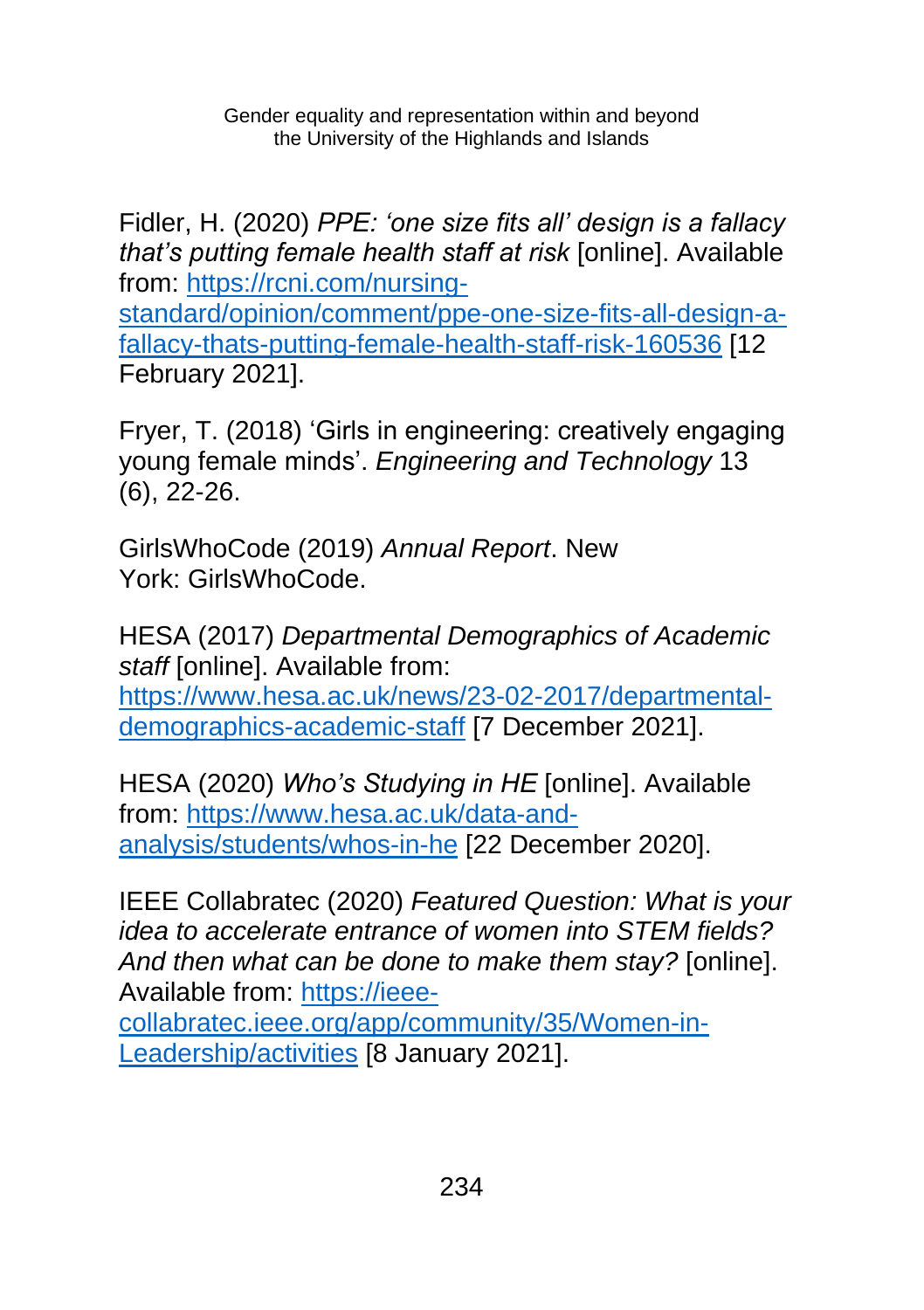IET (2019) *Skills and Demand in Industry: 2019 Survey*. London: IET.

ILM (2021) *Tools and Techniques for Creative Problem Solving*. Burntwood: ILM.

Katwala, A. (2017) *Ten female engineers whose inventions changed the world*. London: Institution of Mechanical Engineers.

MAC (2019) *Full review of the Shortage Occupation List*. London: MAC.

Marcus, S. (1983) 'Engineering's Face of the 80's'. *The Times* 28 August 1983, 20.

McBride-Wright (2019) *Masculinity in Engineering: A Firstof-its Kind Survey of Perceptions in Engineering Culture*. London: Equal Engineers Ltd.

Osterreider, P., Budde, L. and Friedli, T. (2020) 'The smart factory as a key construct of industry 4.0: A systematic literature review'. *International Journal of Production Economics* 221, 1–16. DOI <https://doi.org/10.1016/j.ijpe.2019.08.011>

Perez, C. (2020) *Invisible Women: Exposing Data Bias in a World Designed for Men*. London: Vintage Publishing.

Romano, V. (2020) '6 Things That Can Help Propel Girls in STEM'. *IEEE Member News,* January 2020.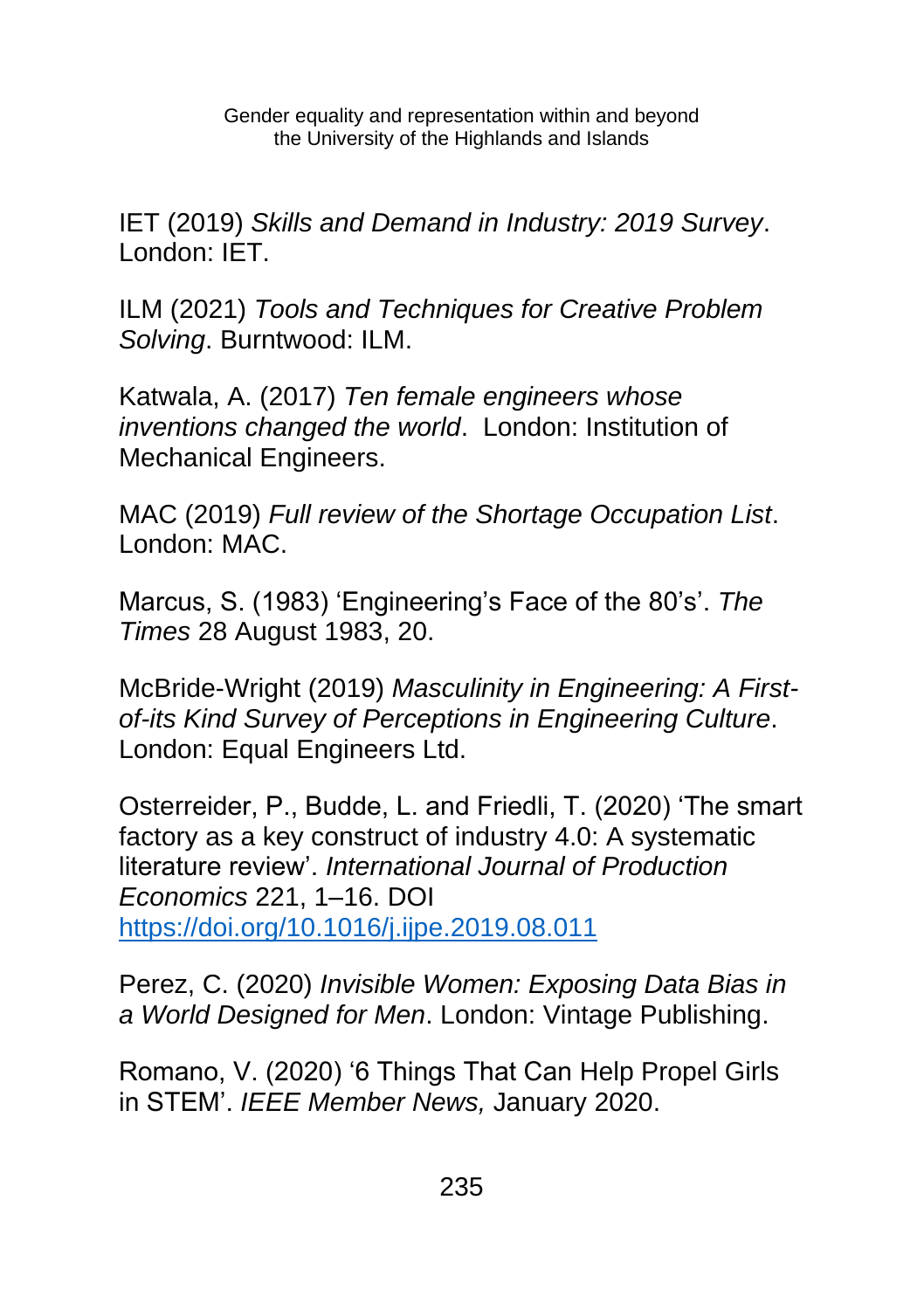Royal Academy of Engineering (2014) *University Technical Colleges: Opening up new opportunities for girls*. London: Royal Academy of Engineering.

Royal Academy of Engineering (2015) *Increasing diversity and inclusion in engineering – a case study toolkit*. London: Royal Academy of Engineering

Schwab, K. (2015) 'The Fourth Industrial Revolution: what it means, how to respond'. *Foreign Affairs*, December 12, 2015.

Scottish Government, Highland Council and HM Government (2016) *Inverness and Highland City-Region Deal* [online]. Available from: <https://www.highland.gov.uk/cityregiondeal> [22 December 2020].

Smith, D., Rosenstein, J. and Nikolov, M. (2018) 'The Different Words We Use to Describe Male and Female Leaders' *Harvard Business Review* [online]. Available from: [https://hbr.org/2018/05/the-different-words-we-use](https://hbr.org/2018/05/the-different-words-we-use-to-describe-male-and-female-leaders)[to-describe-male-and-female-leaders](https://hbr.org/2018/05/the-different-words-we-use-to-describe-male-and-female-leaders) [28 December 2020] .

Soutschek, A., Burke,C., Raja Beharelle, A., Schreiber, R., Weber,S., Karipidis, I., ten Velden, J., Weber, B., Haker, H., Kalenscher, T. and Tobler, P. (2017) 'The dopaminergic reward system underpins gender differences in social preferences'. Nature Human Behaviour 1 (11), 819-827.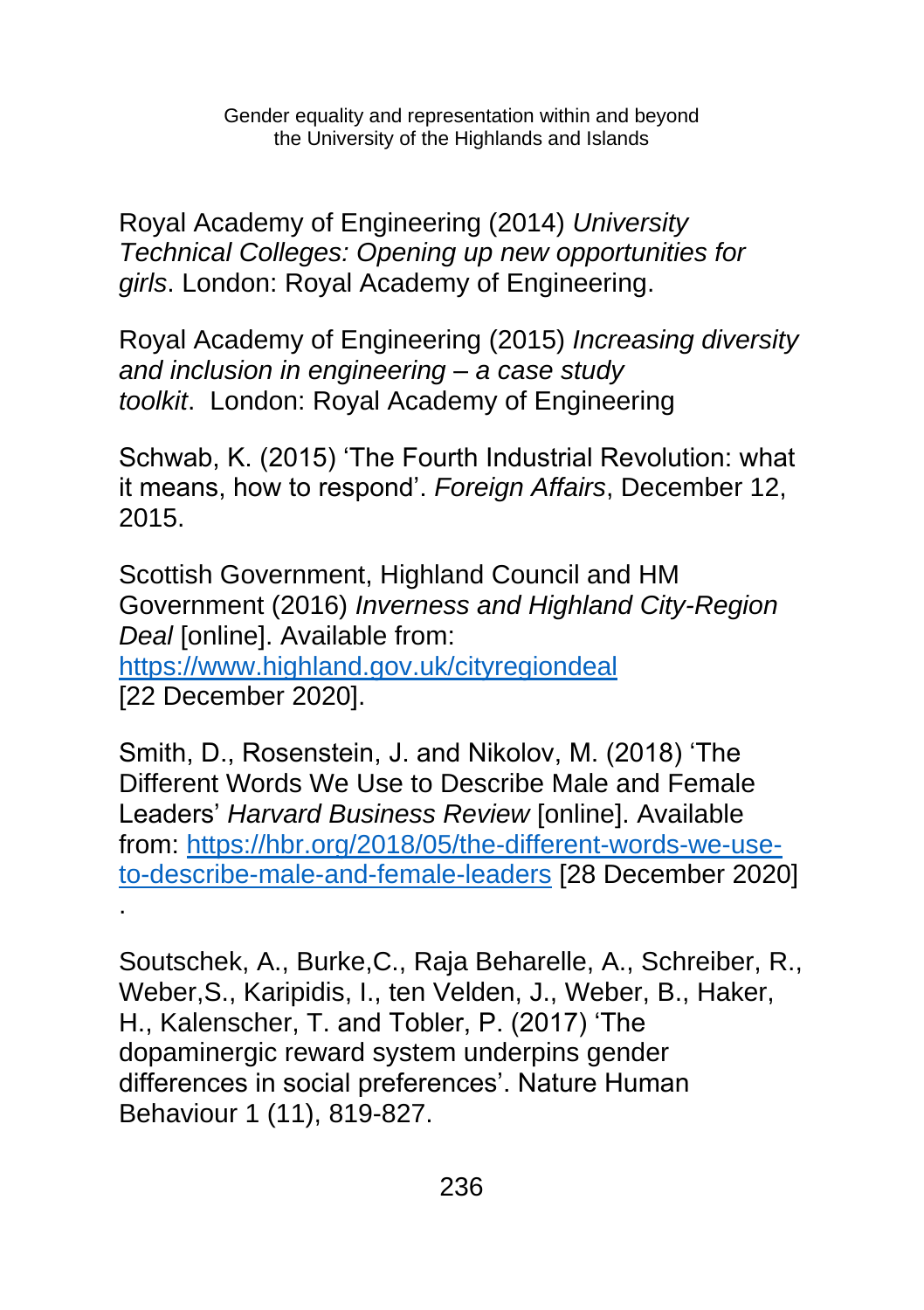Stentiford, L. (2019) 'You can tell which ones are the laddy lads': young women's accounts of the engineering classroom at a high-performing English university. *Journal of Gender Studies* 28 (2), 218-230. DOI <https://doi.org/10.1080/09589236.2018.1423957>

Strachan, R., Peixoto, A. Emembolu, I. and Restivo, M. (2018) 'Women in engineering: Addressing the gender gap, exploring trust and our unconscious bias'. In *2018 IEEE Global Engineering Education Conference (EDUCON)*, April 17-20, Santa Cruz de Tenerife, Spain. Piscataway: IEEE.

<https://doi.org/10.1109/EDUCON.2018.8363497>

Study International (2019) *How STEAM education develops 21st century skills* [online]. Available from: [https://www.studyinternational.com/news/steam](https://www.studyinternational.com/news/steam-education/)[education/](https://www.studyinternational.com/news/steam-education/) [22 December 2020].

Syncardia (2020) *7 things you should know about artificial hearts* [online]. Available from: [https://syncardia.com/patients/media/blog/2018/08/seven](https://syncardia.com/patients/media/blog/2018/08/seven-things-about-artificial-hearts/)[things-about-artificial-hearts/](https://syncardia.com/patients/media/blog/2018/08/seven-things-about-artificial-hearts/) [29 December 2020].

TUC (2017) *Personal protective equipment and women*. London: TUC.

UHI (University of the Highlands and Islands) (2019) *Equality, Diversity and Inclusivity Policy*. Inverness: UHI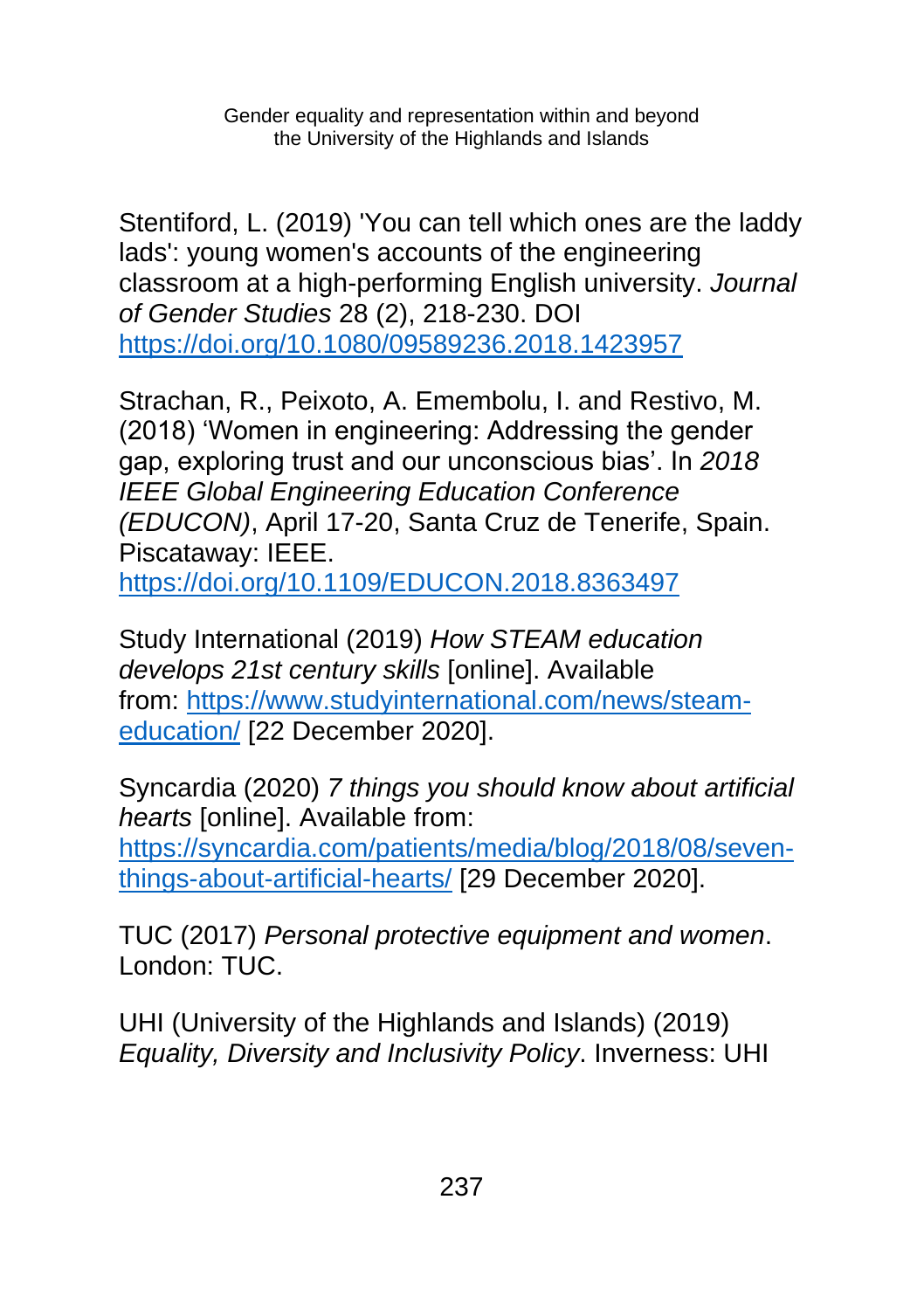UHI (University of the Highlands and Islands) (2020a) *Paid Opportunities for Women in STEM* [online]. Available from: [https://www.uhi.ac.uk/en/about-uhi/governance/policies](https://www.uhi.ac.uk/en/about-uhi/governance/policies-and-regulations/policies/equality-diversity/paid-opportunities-for-women-in-stem/)[and-regulations/policies/equality-diversity/paid](https://www.uhi.ac.uk/en/about-uhi/governance/policies-and-regulations/policies/equality-diversity/paid-opportunities-for-women-in-stem/)[opportunities-for-women-in-stem/](https://www.uhi.ac.uk/en/about-uhi/governance/policies-and-regulations/policies/equality-diversity/paid-opportunities-for-women-in-stem/) [8 January 2021].

UHI (University of the Highlands and Islands) (2020b) *UHI Records* [online]. Available

from: [https://www.studentjourney.uhi.ac.uk](https://www.studentjourney.uhi.ac.uk/) [22 December 2020].

UHI (University of the Highlands and Islands) (2020c) *Sidney Black Memorial Engineering Award* [online]. Available from:

[https://www.uhi.ac.uk/en/development/scholarshipsandpriz](https://www.uhi.ac.uk/en/development/scholarshipsandprizes/sidney-black-memorial-engineering-award-/) [es/sidney-black-memorial-engineering-award-/](https://www.uhi.ac.uk/en/development/scholarshipsandprizes/sidney-black-memorial-engineering-award-/) [7 January 2021].

Universities UK (2018) *Solving future skills challenges* [online]. Available from: [https://www.universitiesuk.ac.uk/policy-and](https://www.universitiesuk.ac.uk/policy-and-analysis/reports/Pages/solving-future-skills-challenges.aspx)[analysis/reports/Pages/solving-future-skills](https://www.universitiesuk.ac.uk/policy-and-analysis/reports/Pages/solving-future-skills-challenges.aspx)[challenges.aspx](https://www.universitiesuk.ac.uk/policy-and-analysis/reports/Pages/solving-future-skills-challenges.aspx) [22 December 2020].

Wajingurt, C. and Sloan, P. (2019) 'Overcoming Gender Bias in STEM: The Effect of Adding the Arts (STEAM)'. *Insight: A Journal of Scholarly Teaching* 14, 13- 28.